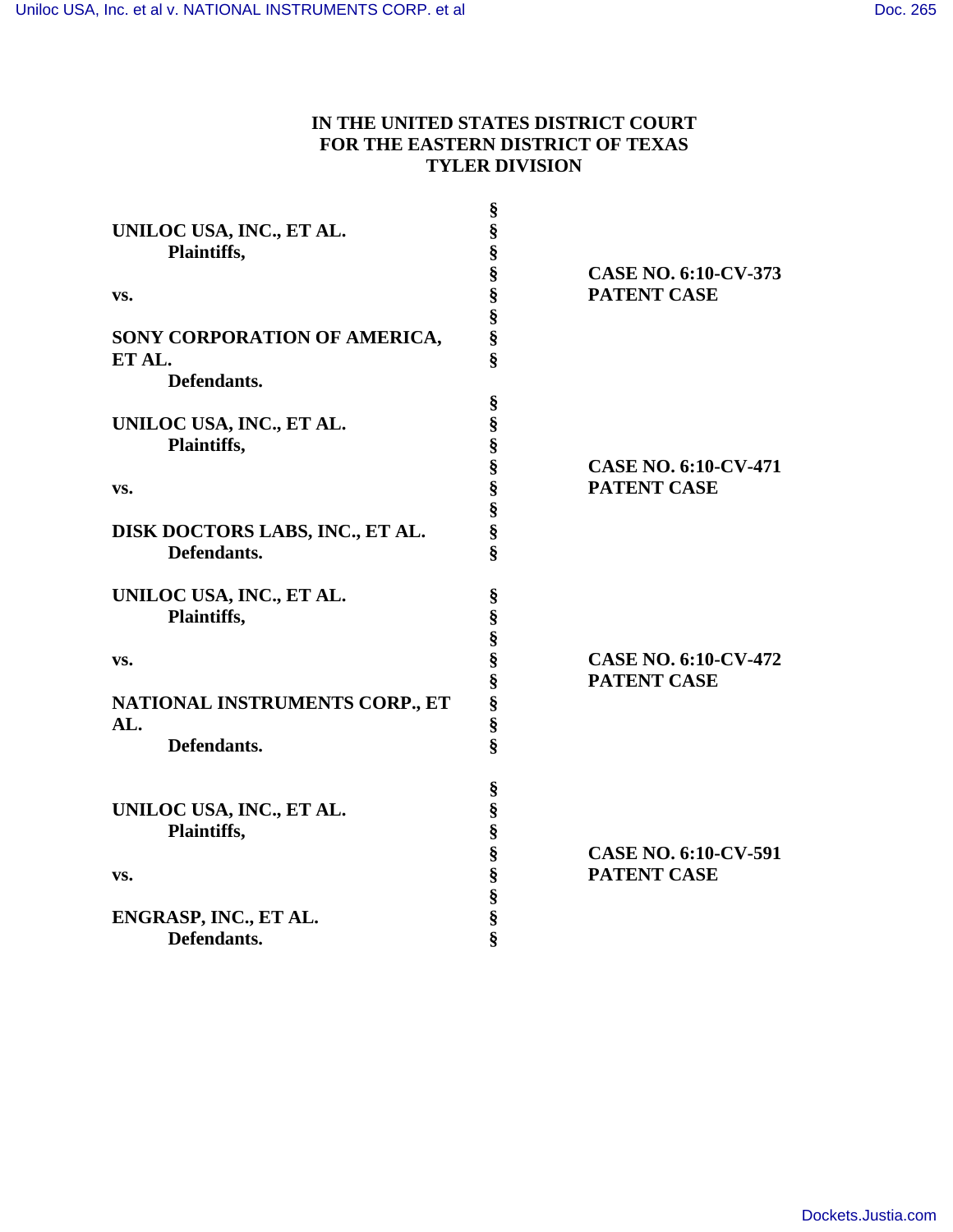| UNILOC USA, INC., ET AL.<br>Plaintiffs,<br>VS.<br>BMC SOFTWARE, INC., ET AL.<br>Defendants.   | §<br>§<br>§<br>§<br>§<br>§<br>$\frac{8}{8}$ | CASE NO. 6:10-CV-636<br><b>PATENT CASE</b>        |
|-----------------------------------------------------------------------------------------------|---------------------------------------------|---------------------------------------------------|
| UNILOC USA, INC., ET AL.<br>Plaintiffs,<br>VS.<br>FOXIT CORPORATION, ET AL.<br>Defendants.    | §<br>§<br>§<br>§<br>§<br>§<br>§<br>ş        | <b>CASE NO. 6:10-CV-691</b><br><b>PATENT CASE</b> |
| SYMANTEC CORPORATION, ET AL.<br>Plaintiffs,<br>VS.<br>UNILOC USA, INC., ET AL.<br>Defendants. | $\S$<br>§<br>§<br>§<br>§<br>§<br>§<br>ş     | <b>CASE NO. 6:11-CV-33</b><br><b>PATENT CASE</b>  |

# **DEFENDANTS' RESPONSIVE BRIEF ON CLAIM CONSTRUCTION**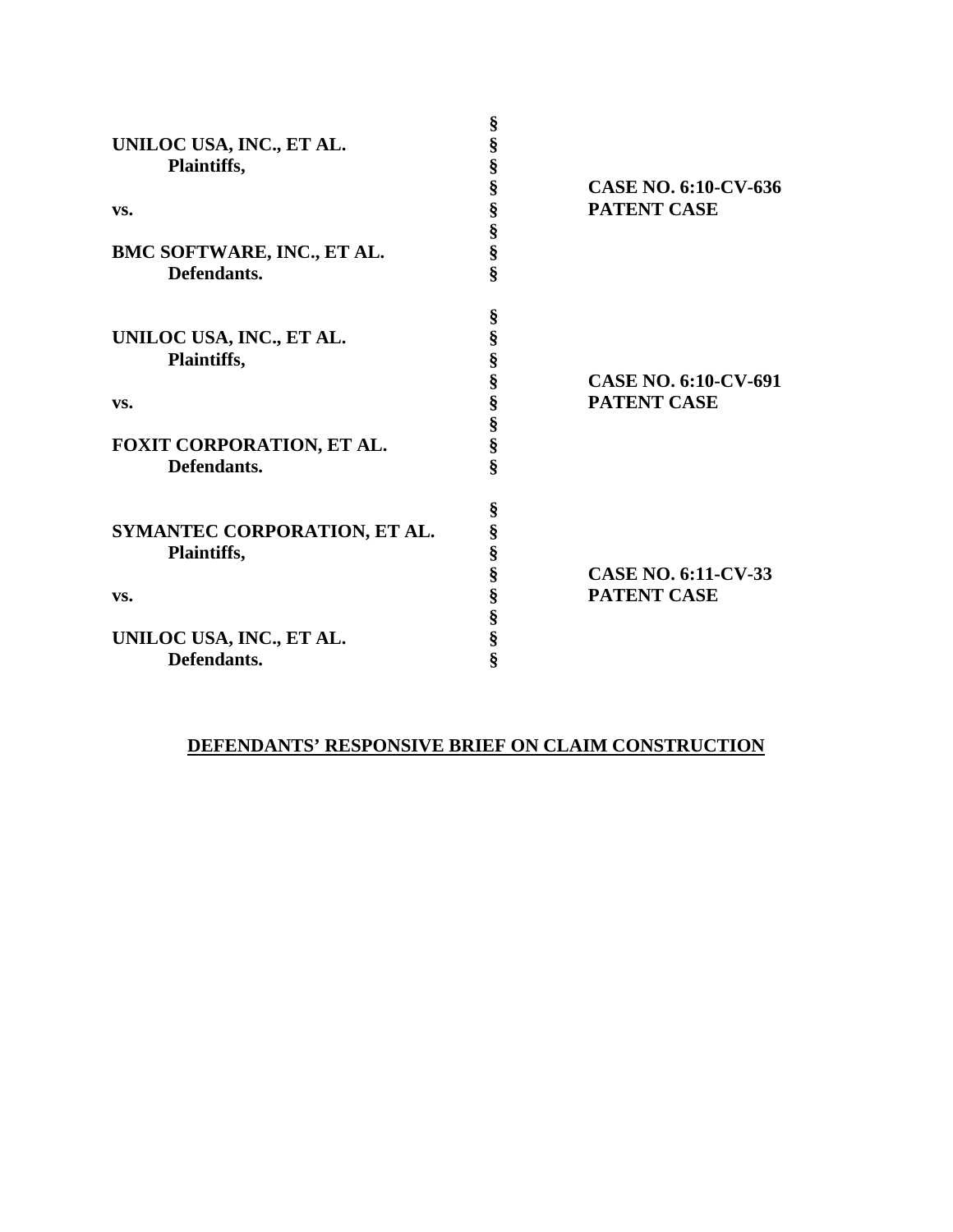## **Table of Contents**

| I.   |           |    |                                                                                                                                                                                                                                                                                                                                                                                                                  |
|------|-----------|----|------------------------------------------------------------------------------------------------------------------------------------------------------------------------------------------------------------------------------------------------------------------------------------------------------------------------------------------------------------------------------------------------------------------|
| Π.   |           |    |                                                                                                                                                                                                                                                                                                                                                                                                                  |
|      | A.        |    |                                                                                                                                                                                                                                                                                                                                                                                                                  |
| III. |           |    |                                                                                                                                                                                                                                                                                                                                                                                                                  |
| IV.  |           |    |                                                                                                                                                                                                                                                                                                                                                                                                                  |
|      | A.        |    | Construction of "permits use of said digital data  only if [the local licensee]<br>unique ID] has matched [the remote licensee unique ID]." (Claims 1, 19, 20)4                                                                                                                                                                                                                                                  |
|      |           | 1. | Defendants' Proposed Construction Should Be Adopted5                                                                                                                                                                                                                                                                                                                                                             |
|      |           | 2. | Clarification is Necessary in Light of Uniloc's Infringement                                                                                                                                                                                                                                                                                                                                                     |
|      | <b>B.</b> |    | Reexamination Disclaimer: The Licensee Unique ID/Security Key Cannot Be<br>Generated by a Checksum, Summation Algorithm, Summer, or Equivalents                                                                                                                                                                                                                                                                  |
|      |           | 1. | Uniloc Clearly Disavowed Checksums from the Scope of the '216                                                                                                                                                                                                                                                                                                                                                    |
|      |           | 2. | Defendants' Proposed Disclaimer Is Narrowly Tailored to the Subject                                                                                                                                                                                                                                                                                                                                              |
|      | C.        |    | Additional Reexamination Disclaimer: The licensee unique ID generated by the<br>means recited in each of the claims must be derived from at least one piece of<br>information that is specific to the user, such as name, billing information, or<br>product information unique to the installation entered by the user. The<br>information cannot be specific to the computer or independently generated by the |
|      |           | 1. |                                                                                                                                                                                                                                                                                                                                                                                                                  |
|      |           | 2. | The Scope of Uniloc's Disclaimer is an Issue for the Court to Decide as                                                                                                                                                                                                                                                                                                                                          |
|      |           | 3. | An Input That is "Unique to a Licensee" is Required to Output a                                                                                                                                                                                                                                                                                                                                                  |
|      |           | 4. | The Inputs Disclosed by Hellman Cannot be Used to Output a Licensee                                                                                                                                                                                                                                                                                                                                              |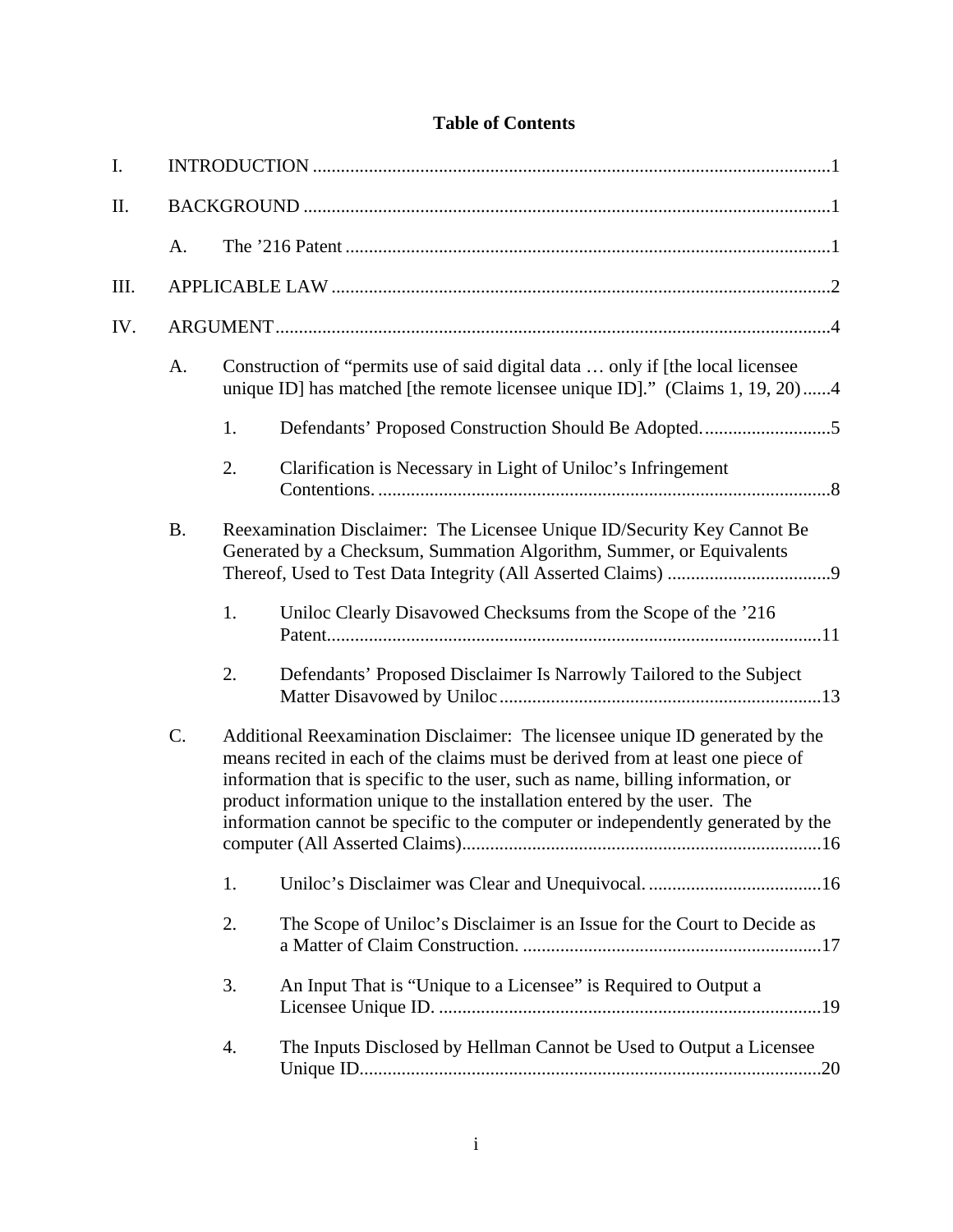|  | The NIIRC Appropriately Articulates the Scope of Uniloc's |  |
|--|-----------------------------------------------------------|--|
|  |                                                           |  |
|  |                                                           |  |
|  |                                                           |  |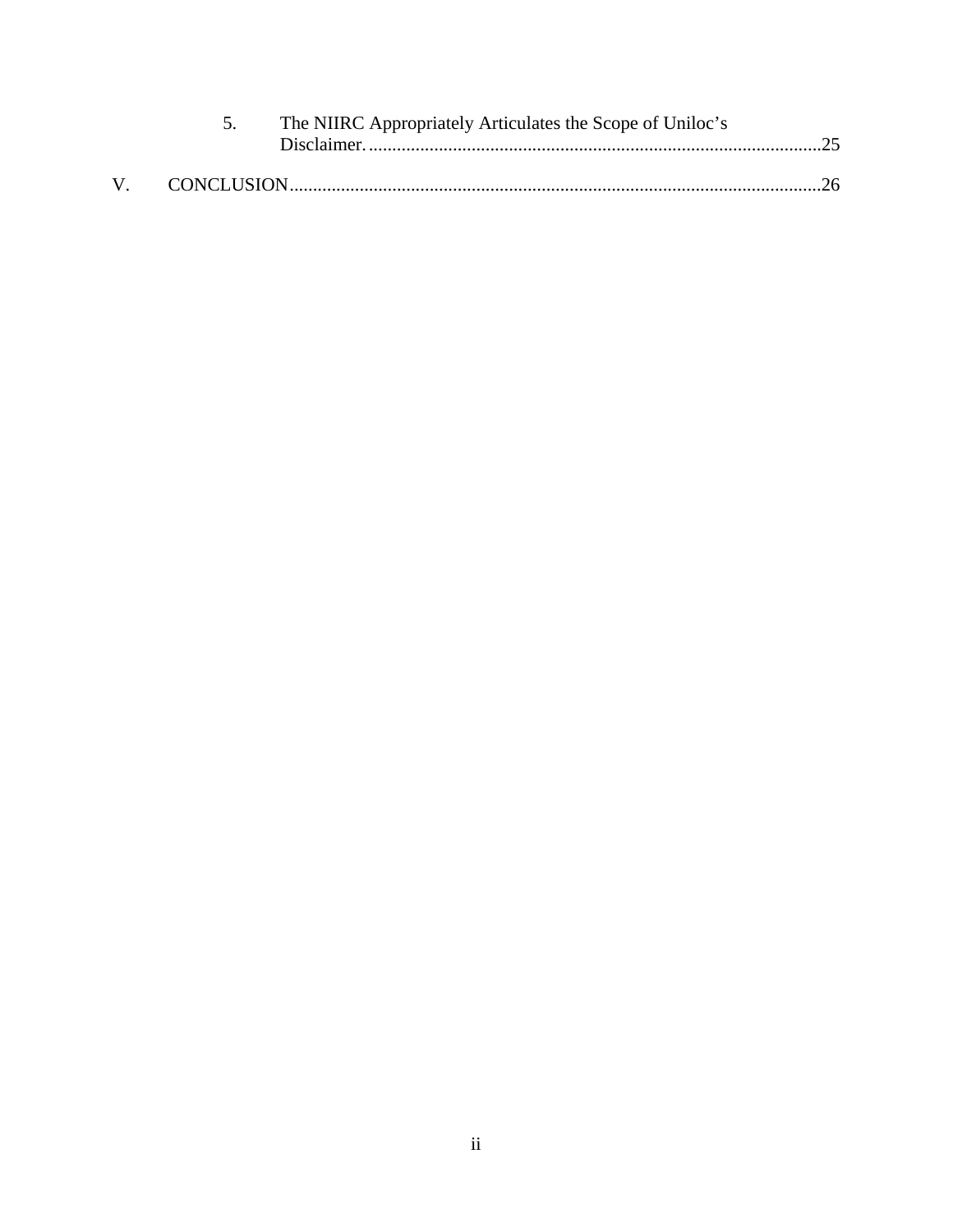## **Table of Authorities**

## **Cases**

| ACCO Brands, Inc. v. Micro Sec. Devices, Inc.,                 |
|----------------------------------------------------------------|
| Chimie v. PPG Indus., Inc.,                                    |
| Gussin v. Nintendo of Am., Inc.,                               |
| Innova/Pure Water, Inc. v. Safari Water Filtration Sys., Inc., |
| Inverness Medical Switzerland v. Princeton Biomeditech Corp.,  |
| Markman v. Westview Instruments, Inc.,                         |
| O2 Micro Int'l v. Beyond Innovation Tech.Co.,                  |
| On Demand Mach. Corp. v. Ingram Indus.,                        |
| Ormco Corp. v. Align Tech. Inc.,                               |
| Parallel Networks, LLC v. Abercrombie & Fitch,                 |
| Phillips v. AWH Corp.,                                         |
| Research Plastics, Inc. v. Fed. Packaging Corp.,               |
| Schindler Elevator Corp. v. Otis Elevator Co.,                 |
| Southwall Techs., Inc. v. Cardinal IG Co.,                     |
| Uniloc USA, Inc. v. Microsoft Corp.,                           |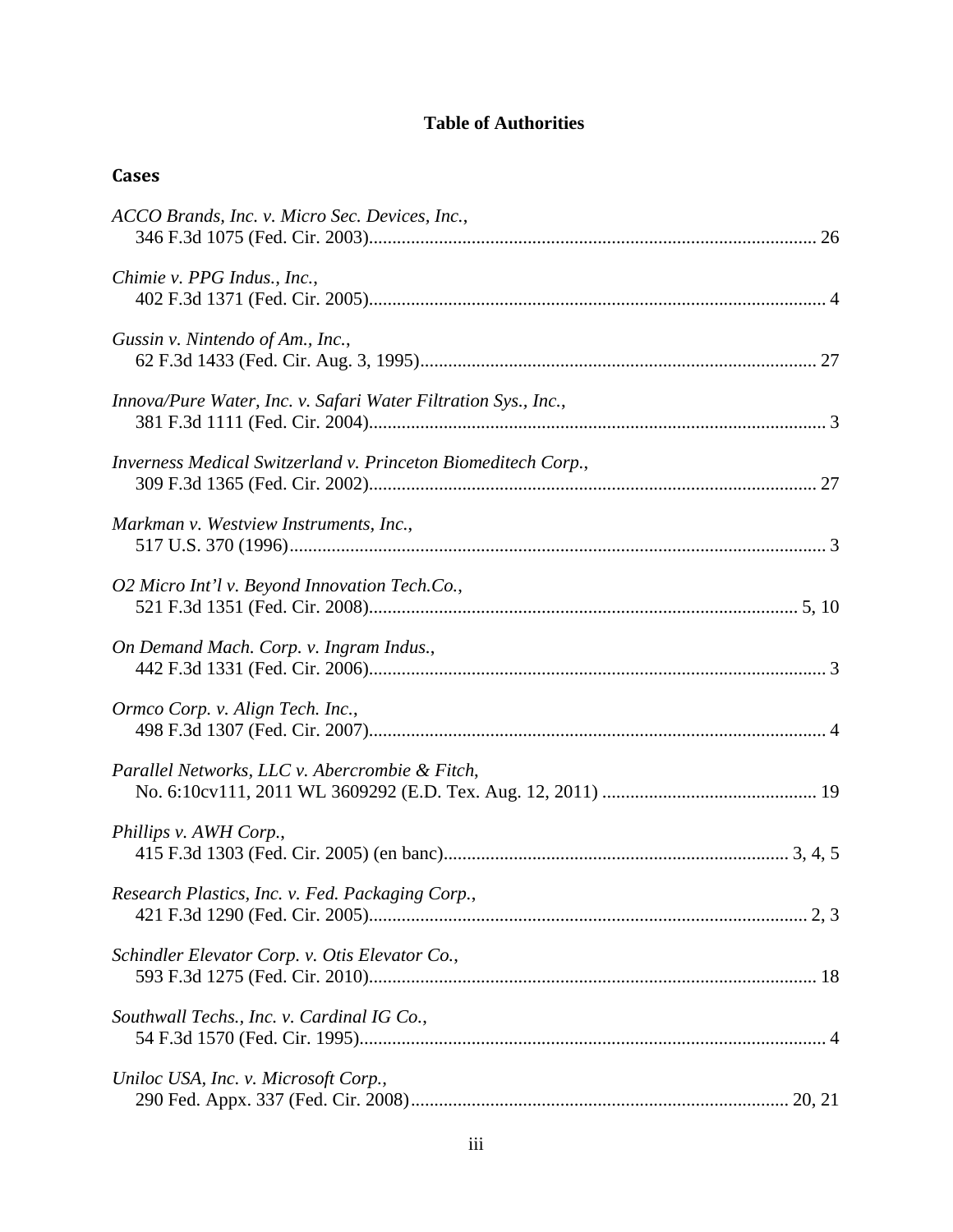| Uniloc USA, Inc. v. Microsoft Corp., |  |
|--------------------------------------|--|
|                                      |  |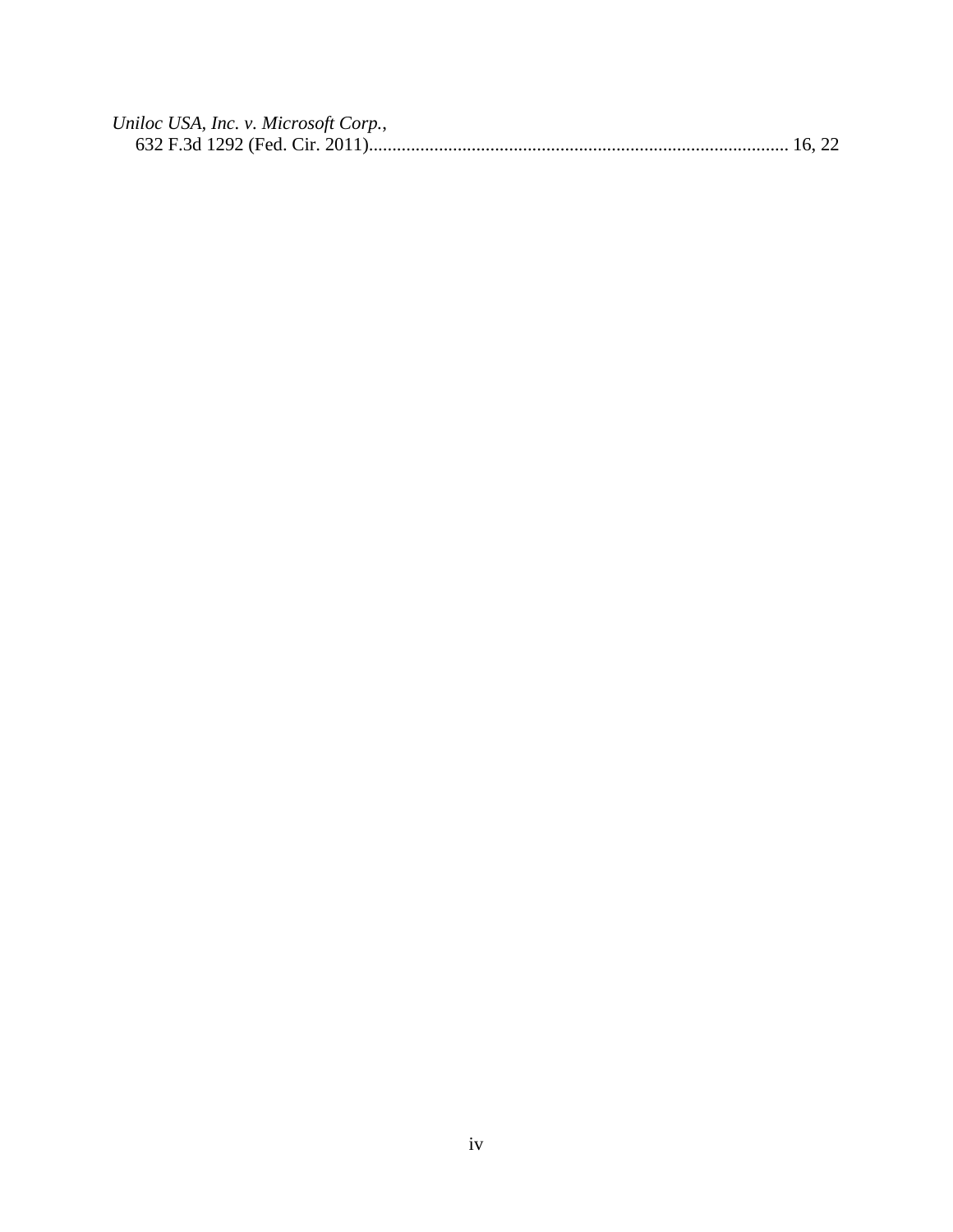## **Table of Abbreviations**

| Uniloc          | Plaintiffs Uniloc USA, Inc., Uniloc Singapore Limited and Uniloc<br>Luxembourg S.A.                                                                                                                                                                            |
|-----------------|----------------------------------------------------------------------------------------------------------------------------------------------------------------------------------------------------------------------------------------------------------------|
| <b>OB</b>       | Uniloc's Opening Brief on Claim Construction, Dkt. No. 257.                                                                                                                                                                                                    |
|                 | Docket number references in this brief are made with respect to the<br>docket for the Uniloc USA, Inc. et al v. National Instruments Corp.<br><i>et al.</i> , case number 6:10-CV-472. Corresponding filings are found<br>in each of the Uniloc related cases. |
| <b>PTO</b>      | United States Patent and Trademark Office                                                                                                                                                                                                                      |
| The '216 patent | U.S. Patent No. 5,490,216 (attached at Exhibit 1)                                                                                                                                                                                                              |
| <b>LUID</b>     | Local licensee unique ID                                                                                                                                                                                                                                       |
| <b>RUID</b>     | Remote licensee unique ID                                                                                                                                                                                                                                      |
| <b>NIIRC</b>    | Notice of Intent to Issue Ex Parte Reexamination Certificate<br>(attached as Exhibit 5)                                                                                                                                                                        |

All emphasis in this brief is added unless otherwise indicated.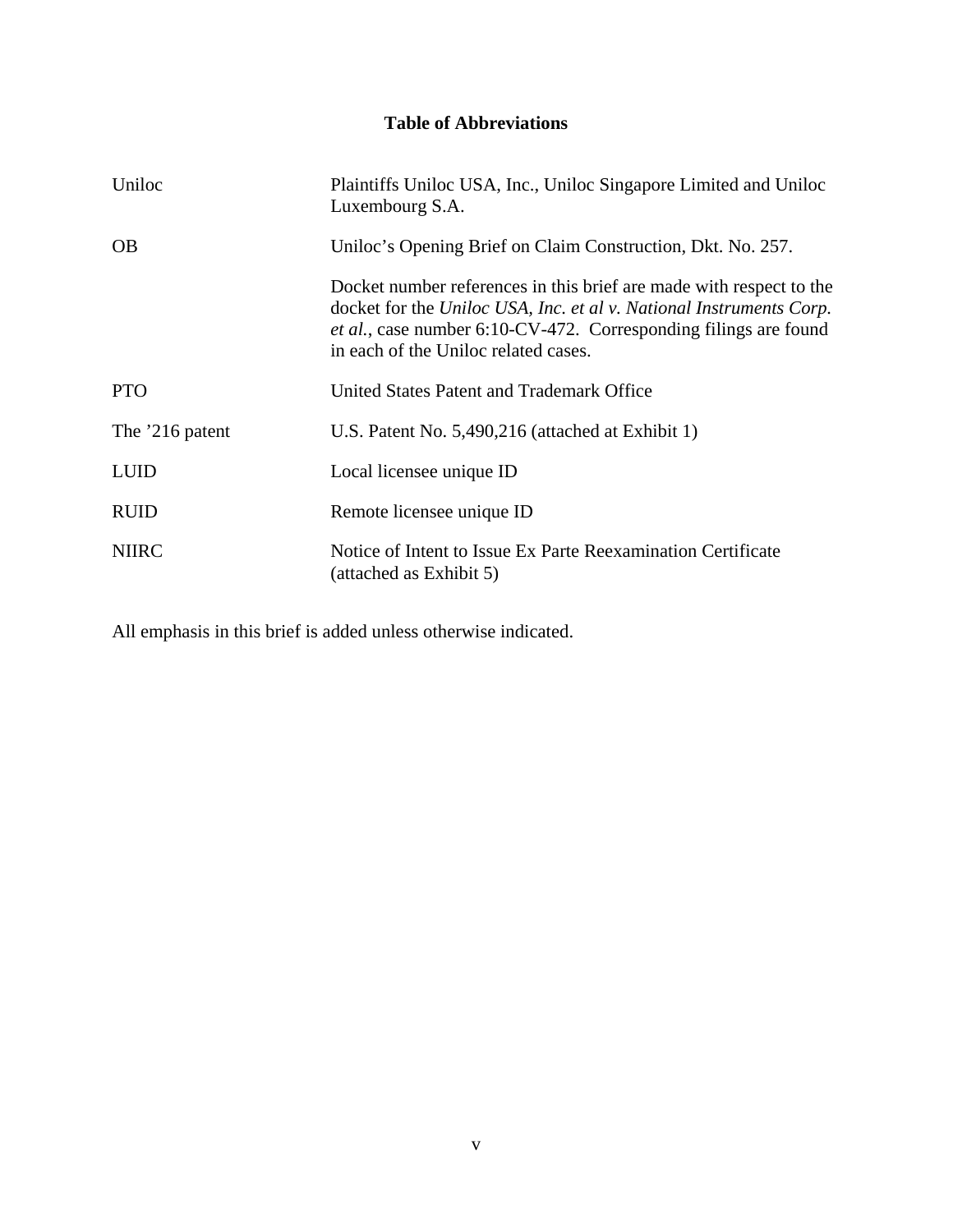#### **I. INTRODUCTION**

As is evident from Uniloc's opening brief (Dkt. No. 257, hereinafter "OB"), the parties have succeeded in greatly narrowing the claim construction issues to be determined by the Court. Only two issues remain: (1) the proper construction of the "permits use . . . only if" limitation and (2) the scope of the disclaimers resulting from Uniloc's statements to the United States Patent and Trademark Office ("PTO") during the recently concluded reexamination of the patent-in-suit. Those issues are fully addressed below.

At the outset, however, Defendants would like to clarify a potentially misleading contention in Uniloc's brief. Specifically, Uniloc has stated that different groups of Defendants assert that different disclaimers of claim scope result from the statements that Uniloc made to the PTO. In actuality, *all* Defendants join in the arguments made with respect to the first disclaimer issue (*i.e.*, that Uniloc clearly and repeatedly disclaimed checksums and equivalent algorithms used to test data integrity). A subset of Defendants (the group identified by Uniloc as the "Group B" defendants) further contends that Uniloc is subject to the additional disclaimer regarding the derivation of the licensee unique ID. None of the Defendants joining this Responsive Brief on Claim Construction opposes the additional disclaimer.

#### **II. BACKGROUND**

 $\overline{a}$ 

#### **A. The '216 Patent**

The patent-in-suit is United States Patent No. 5,490,216 ("the '216 patent"), $^1$  entitled "System for Software Registration," issued on February 6, 1996. The '216 patent is directed to a registration system to deter copying of software. Specifically, the patent is directed to a software registration system wherein a particular piece of software may run on a platform in a "use mode"

 $<sup>1</sup>$  A copy of which is submitted herewith as Exhibit 1.</sup>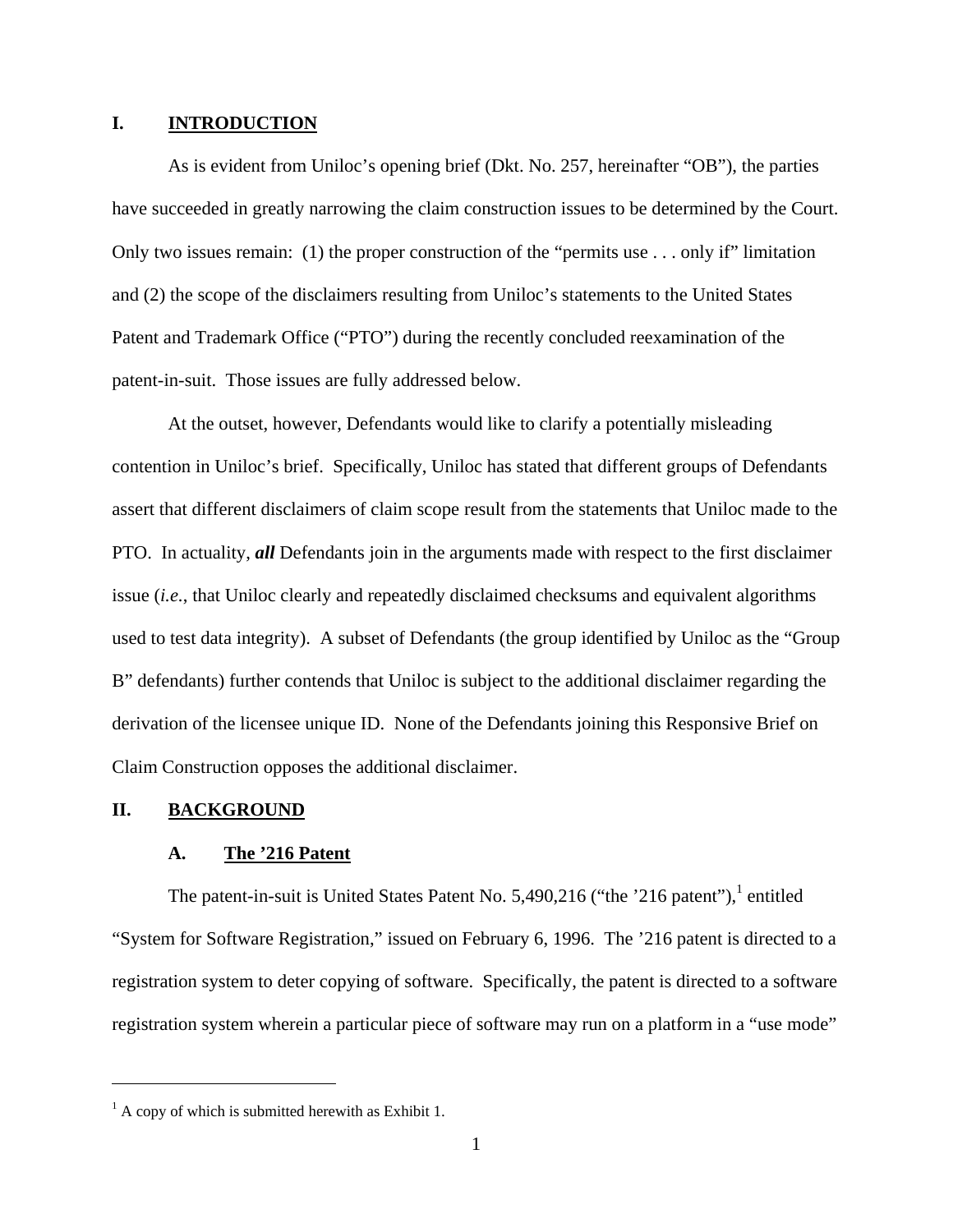(*i.e.* without restrictions) if and only if the licensing procedure described in the patent has taken place. *See* '216 patent at Abstract. In a representative embodiment of the claimed invention, a user attempting to license software enters certain user information when prompted, including, for example, the user's name, telephone number, and address. *Id.* at Fig. 2b. Other information, such as a locally generated serial number, based for example on the computer's system time, can also be used by the activation process. A "local licensee unique ID generating means" adds the information entered by the user and other information into "a registration number unique to an intending licensee," or a "licensee unique ID." *See id.* at Abstract. All this information is then sent to the vendor's system, which performs the identical algorithm using the same information through a "remote licensee unique ID generating means," thereby creating a "remote licensee unique ID" and providing it to the user. *Id.* at 3:3-9. When the software is subsequently initiated, a "mode-switching means" compares the local and remote licensee unique IDs. *Id.* at 4:30-44. If the two match, the mode switching means permits the user to access the "use mode" of the software. *Id*. However if the two codes do not match, the mode switching means confines the user to a "demo mode" with limited functionality. *Id*.

#### **III. APPLICABLE LAW**

Claim construction begins with the language of the claims. *Research Plastics, Inc. v. Fed. Packaging Corp.*, 421 F.3d 1290, 1295 (Fed. Cir. 2005). "The words of a claim are generally to be accorded their 'ordinary and customary meaning,' which is 'the meaning that the term would have to a person of ordinary skill in the art in question at the time of the invention.'" *Id.* (quoting *Phillips v. AWH Corp.*, 415 F.3d 1303, 1313 (Fed. Cir. 2005) (en banc)). To properly construe the claims, courts should look to sources that show what a person of skill in the art would have understood the disputed claim language to mean, including "the words of the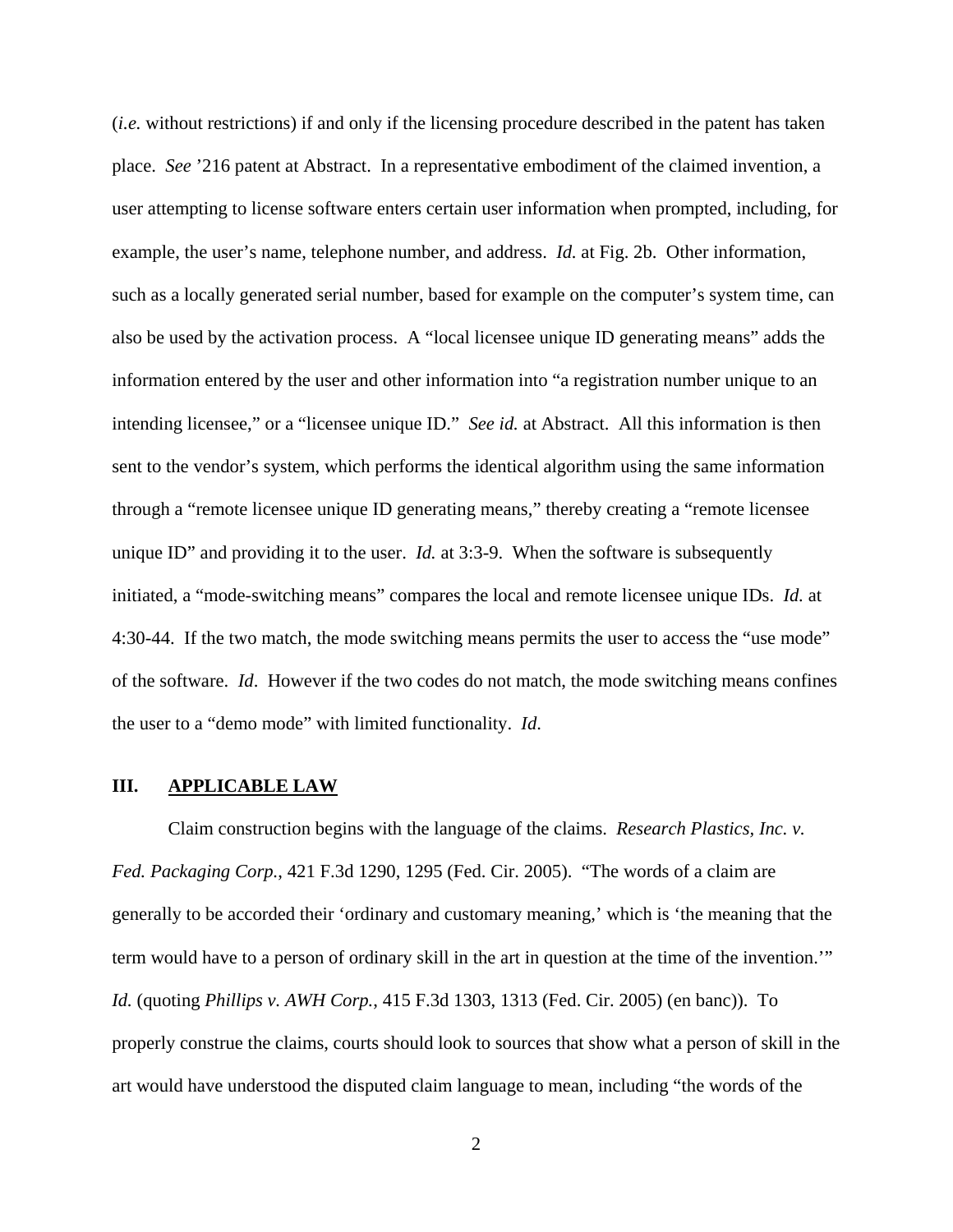claims themselves, the remainder of the specification, the prosecution history, and extrinsic evidence concerning relevant scientific principles, the meaning of technical terms, and the state of the art*." Phillips*, 415 F.3d at 1314 (quoting *Innova/Pure Water, Inc. v. Safari Water Filtration Sys., Inc.*, 381 F.3d 1111, 1116 (Fed. Cir. 2004)).

The patent specification is always highly relevant to claim construction. *Phillips*, 415 F.3d at 1315-17. Every claim term, irrespective of how basic of a term it might be, must be read in light of the specification. *Id.* at 1313. Indeed, claim terms can be defined only in ways that comport with, and are consistent with, the specification as a whole. *Id.* at 1316 (citing *Markman v. Westview Instruments, Inc.*, 517 U.S. 370, 389 (1996)). It is axiomatic that "the claims cannot be of broader scope than the invention that is set forth in the specification." *On Demand Mach. Corp. v. Ingram Indus.*, 442 F.3d 1331, 1340 (Fed. Cir. 2006) (reversing district court's overbroad construction of "customer" where the specification "repeatedly reinforce[d] its usage of the term 'customer' as the retail consumer"); *see also Ormco Corp. v. Align Tech. Inc.*, 498 F.3d 1307, 1313-16 (Fed. Cir. 2007) ("[T]o attribute to the claims a meaning broader than any indicated in the patents and their prosecution history would be to ignore the totality of the facts of the case and exalt slogans over real meaning."). "The construction that stays true to the claim language and most naturally aligns with the patent's description of the invention will be, in the end, the correct construction." *Phillips*, 415 F.3d at 1316.

Like the specification, the prosecution history "can often inform the meaning of the claim language by demonstrating how the inventor understood the invention and whether the inventor limited the invention in the course of prosecution, making the claim scope narrower than it would otherwise be." *Id.* at 1317; *see also Chimie v. PPG Indus., Inc.*, 402 F.3d 1371, 1384 (Fed. Cir. 2005). Explicit statements made by a patent applicant during prosecution and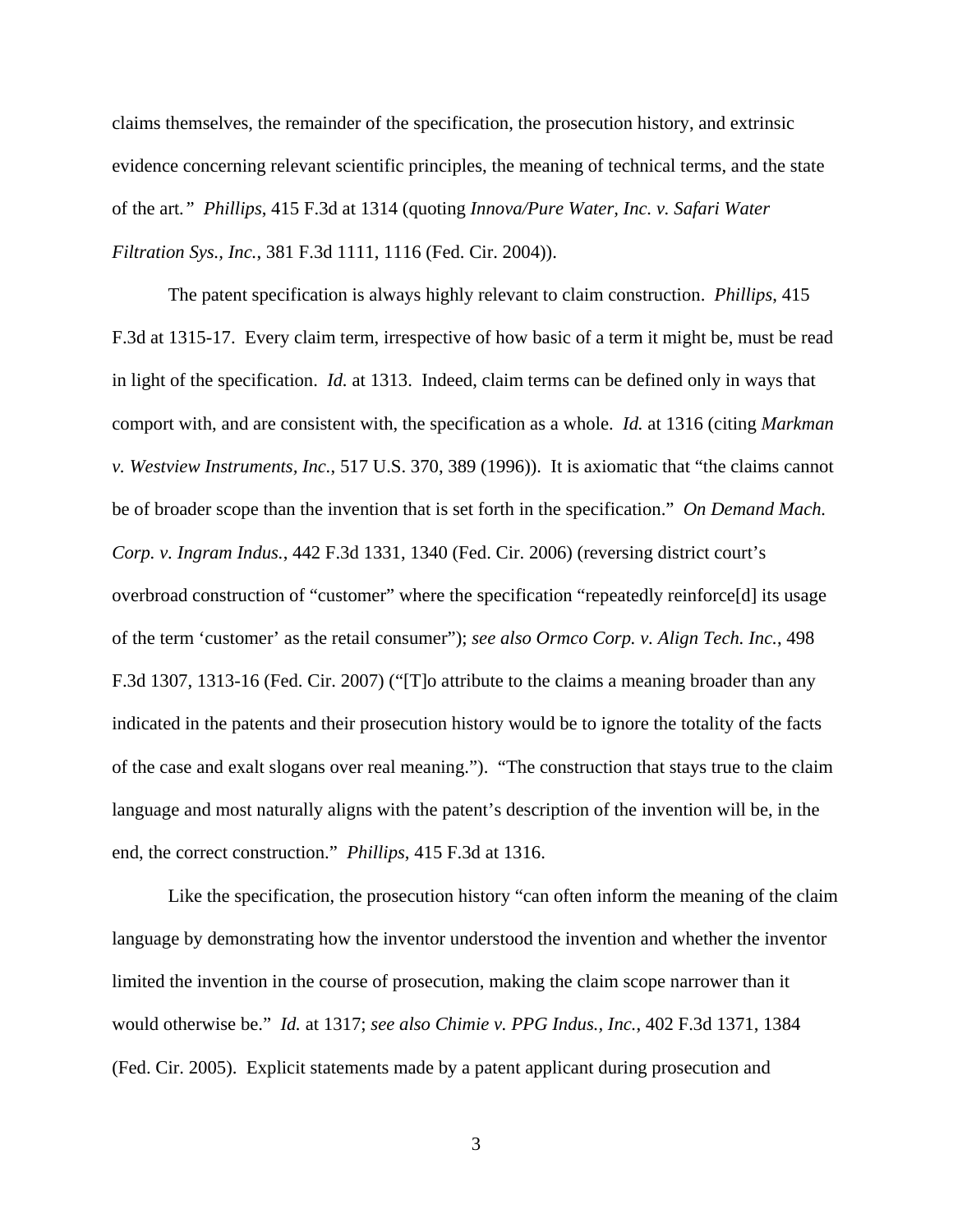reexamination to distinguish a claimed invention over prior art serve to narrow the scope of a claim. *Southwall Techs., Inc. v. Cardinal IG Co.*, 54 F.3d 1570, 1576 (Fed. Cir. 1995).

While the "[w]ords of a claim are generally given their ordinary and customary meaning," a determination "that a claim term 'needs no construction' or has the 'plain and ordinary meaning' may be inadequate when a term has more than one 'ordinary' meaning or when reliance on a term's 'ordinary' meaning does not resolve the parties' dispute." *O2 Micro Int'l v. Beyond Innovation Tech.Co.*, 521 F.3d 1351, 1360-61 (Fed. Cir. 2008). Thus, "[w]hen the parties present a fundamental dispute regarding the scope of a claim term, it is the court's duty to resolve it." *Id.* at 1362.

#### **IV. ARGUMENT**

### **A. Construction of "permits use of said digital data … only if [the local licensee unique ID] has matched [the remote licensee unique ID]." (Claims 1, 19, 20)**

This phrase means that "when [the local and remote licensee unique IDs] have matched then the use of said digital data is permitted." In other words, it is the matching of the two licensee unique IDs that permits or causes the use of the digital data.

While Uniloc takes the position that this phrase should not be construed, its infringement contentions suggest that Uniloc intends to argue that the matching of the two licensee unique IDs need not be the condition that permits or causes the use of the digital data. Rather, Uniloc's apparent interpretation of this term would only require that such matching precede in time the use of the digital data without requiring a causal relationship between the matching and permitting of use. Accordingly, an actual dispute regarding the scope of this term exists and should be resolved by the Court *See O2 Micro Int'l*, 521 F.3d at 1362-63.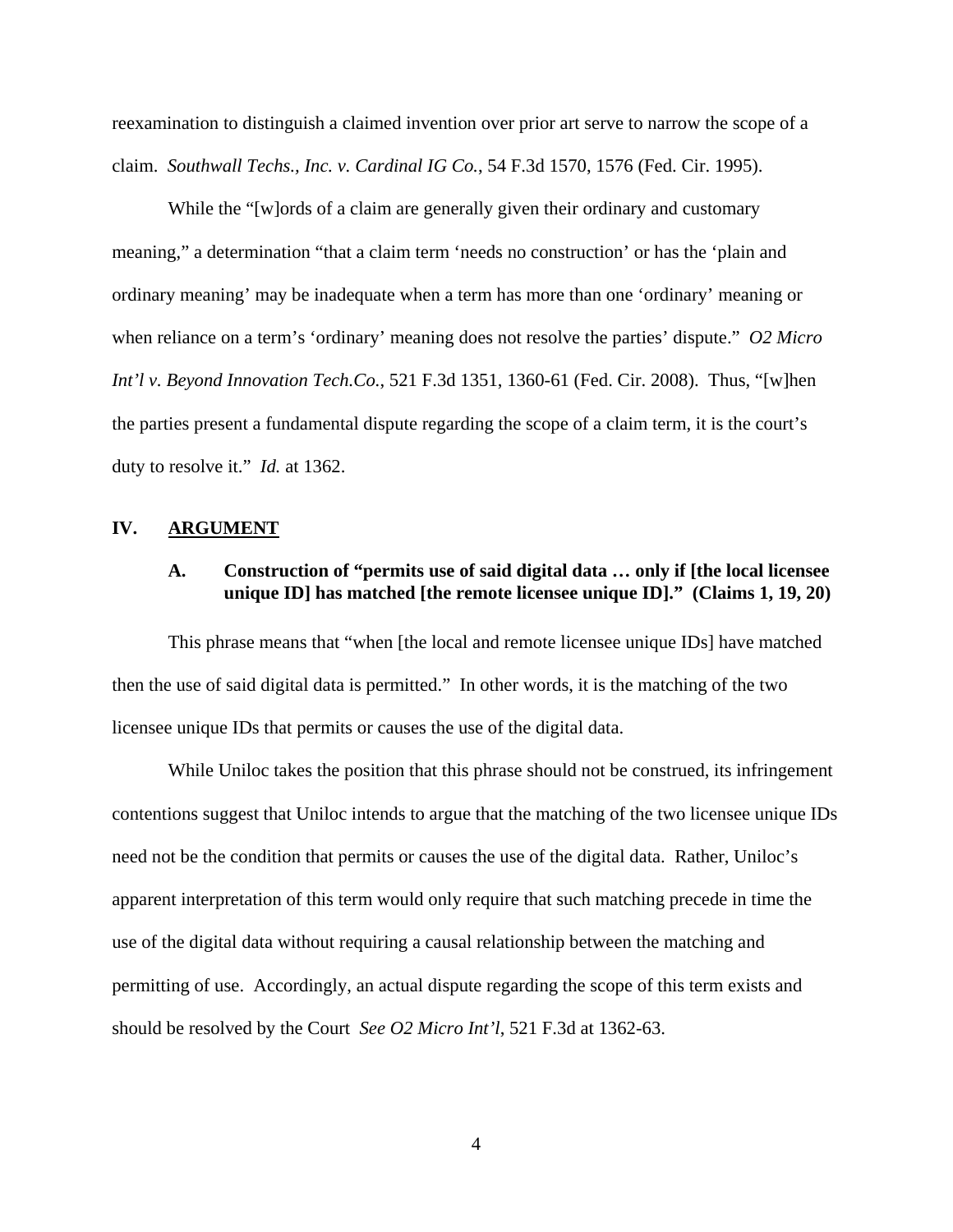#### **1.** Defendants' Proposed Construction Should Be Adopted.

Defendants' proposed construction is consistent with the ordinary and customary meaning of the claim language – which is "the meaning that the term would have to a person of ordinary skill in the art in question at the time of the invention." *Phillips*, 415 F.3d at 1314. This ordinary meaning is informed by the context of the claims, the specification and the prosecution history.

The '216 patent specification describes a registration system that compares a locally generated licensee unique ID with a remotely generated licensee unique ID. If the two IDs match, the software is activated  $-i.e.,$  the matching of the two IDs is the condition that causes activation. For example, the specification states that "[i]n broad terms, the system according to the invention is designed and adapted to allow digital data or software to run in a use mode on a platform *if and only if* an appropriate licensing procedure has been followed." '216 patent at col. 2:52-55. As the parties have agreed, the term "has matched" as used in claim 1 was correctly construed in the prior litigation as "a comparison between the locally generated licensee unique ID… and the remotely generated licensee unique ID… shows that the two are the same." Dkt. No. 247 (Jt. Claim Constr. Stmt. at 8).

The bulk of the description in the specification concerning this matching process appears in connection with the "First Embodiment" and the "Seventh Embodiment." The discussion concerning other embodiments either does not address this matching in detail or states that this operation takes place as described in the First Embodiment. *See, e.g.*, '216 patent at col. 10:42- 44 ("This registration procedure is as previously described with reference to the first embodiment."); *see also id.* at 11:44-46 ("operates in the manner generally described in respect of previous embodiments").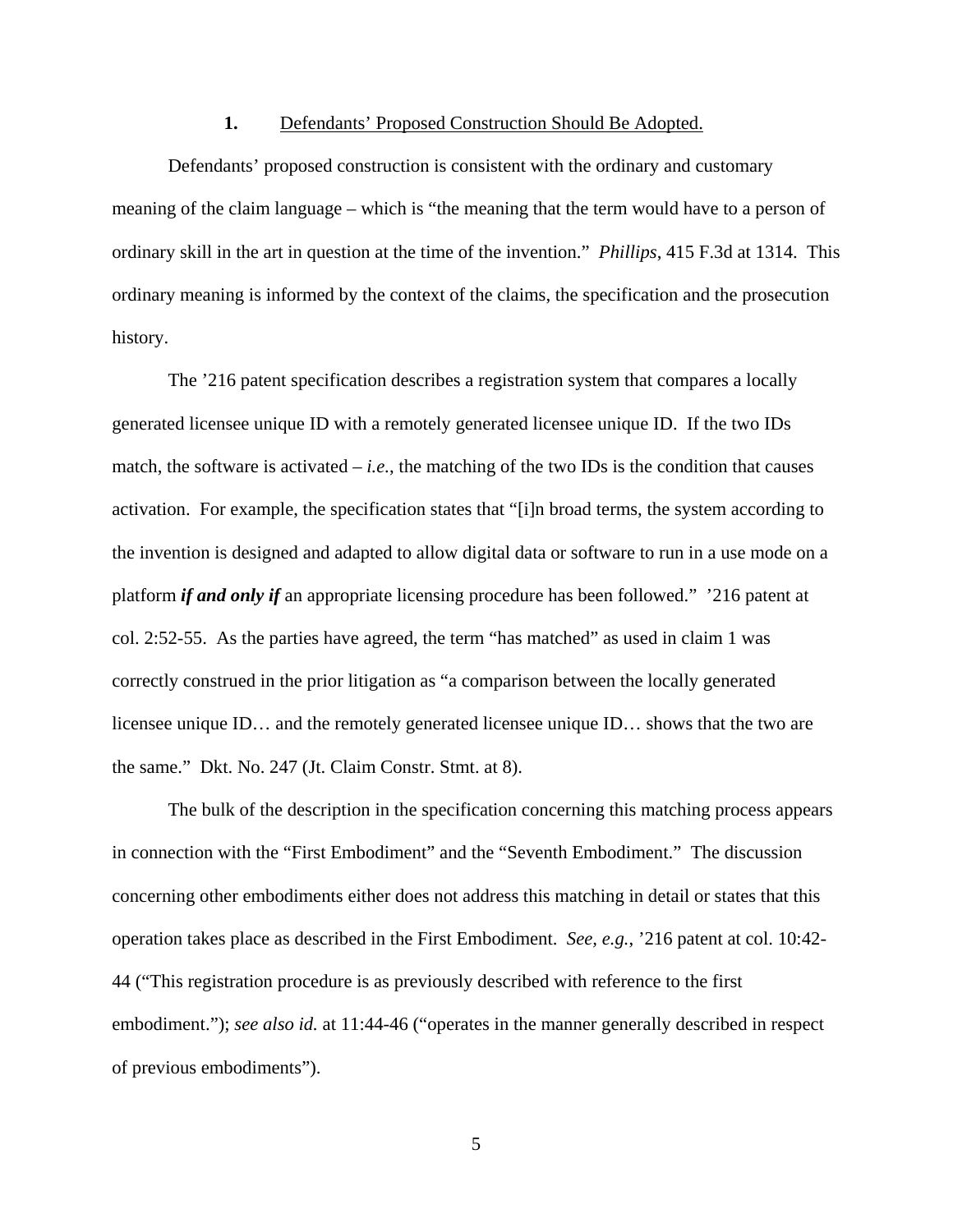The First Embodiment describes the matching algorithm with reference to FIG. 2. This

description and FIG. 2 show that the matching of the licensee unique IDs is at the heart of the

registration process disclosed in the '216 patent:

As a final stage in registration (refer to FIG. 2d [sic – 2c]), the registration authority 16 provides the registration number generated by the registration authority PC 15 to the user 11. The user 11 enters the registration number into the user PC 12 where the registration routine checks to see whether the entered registration number matches the calculated registration number. *If the two match, then a valid registration has taken place and access is provided* by the registration routine to a full operating version of the software protected by the registration routine. If there is no match and a preference file (which stores the user details) does not exist then a dialogue box D (FIG. 2c) appears on the display 13 of user PC 12 providing the prospective new user 11 with the opportunity to check his/her details or switch to the demonstration version of the software protected by the registration routine.

'216 patent at col. 7:36-50.

FIG. 2c graphically depicts this process, showing that when the IDs match, the full version of the software is run. Conversely, if there is no match, the software is run on "Demo" version:

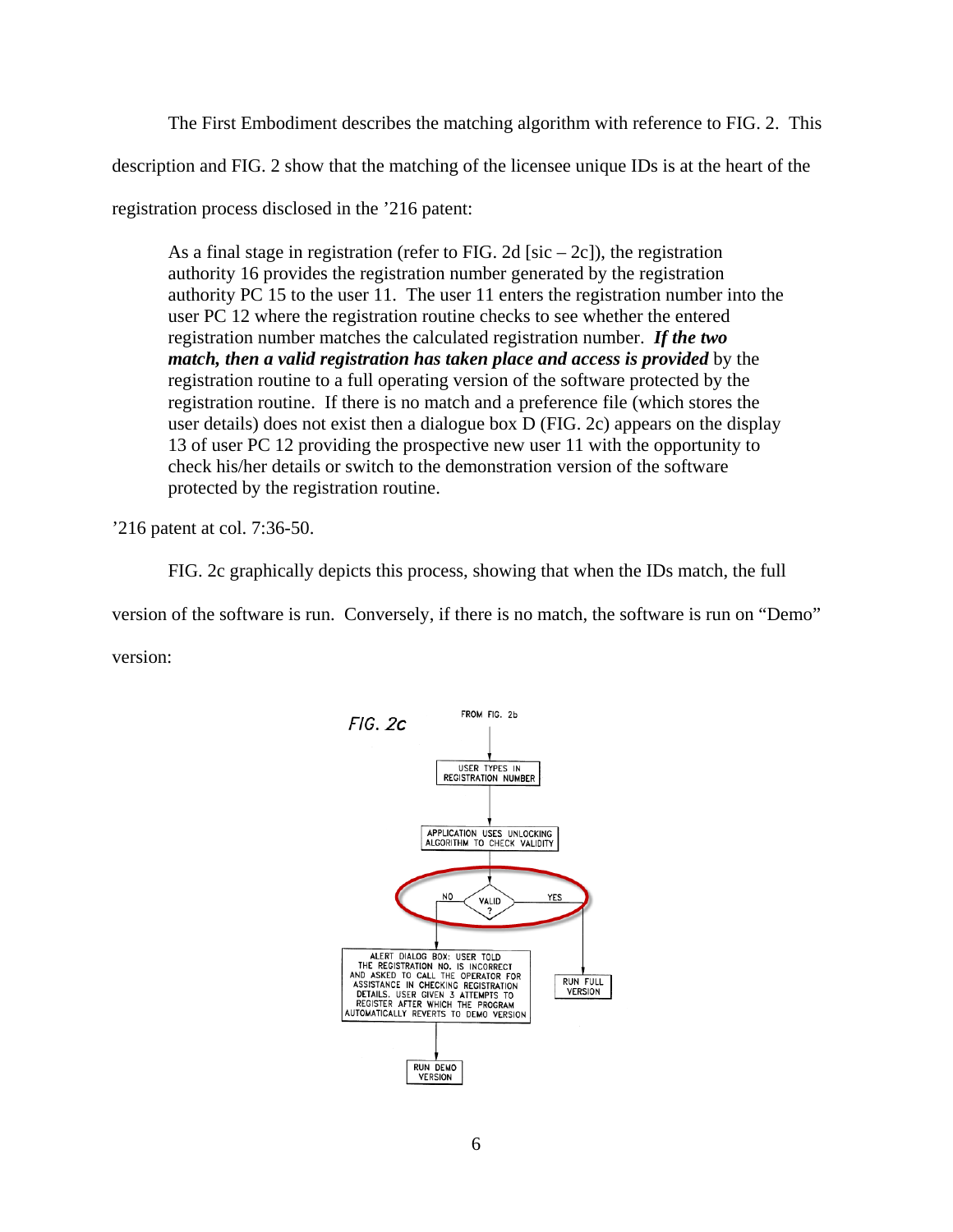Like Defendants' construction, this description shows that there is a causal relationship between the matching of local and remote licensee unique IDs and the valid registration of the software.

The Seventh Embodiment employs this same approach, but describes it in somewhat different language: "*When* mode switcher 68 verifies the match, *then* the mode switcher 68 allows execution on platform 31 of the full user program 39." '216 patent at col. 11:63-65. Defendants' construction aligns precisely with the specification's description of the claimed invention.

Moreover, during the original prosecution of its application, Uniloc explicitly argued that its invention was distinguishable over the prior art because the simple matching of the local licensee unique ID (LUID) with the remote licensee unique ID (RUID) caused the activation. In contrast, the prior art provided for matching, but also had to take into account additional information added by the remote computer before use of the software was permitted:

Because additional information is added at the remote computer in Grundy, it follows automatically that *a simple comparison or match* of the registration code derived from the local computer and the authorization code derived from the remote computer is not possible. … Accordingly, Claim 1 of the present application which requires a match of the local license[e] unique ID with the remote licensee unique ID is patentably distinguished over the fundamentally more complex process outlined in Grundy.

'216 file history, Amendment in Response to June 24, 1994 Office Action (dated Dec. 21, 1994)<sup>2</sup> at pp. 4-5 (UNI000129-130).

Uniloc itself recognizes that the '216 patent "describes a system and method for software activation" in which "[t]he LUID and RUID are compared and if they match, the system will allow full, unrestricted use of the software." OB at pp. 1-2. Accordingly, this term should be construed so as to be consistent with the specification and the prosecution history to mean that

<u>.</u>

 $2^2$  A copy of which is submitted herewith as Exhibit 2.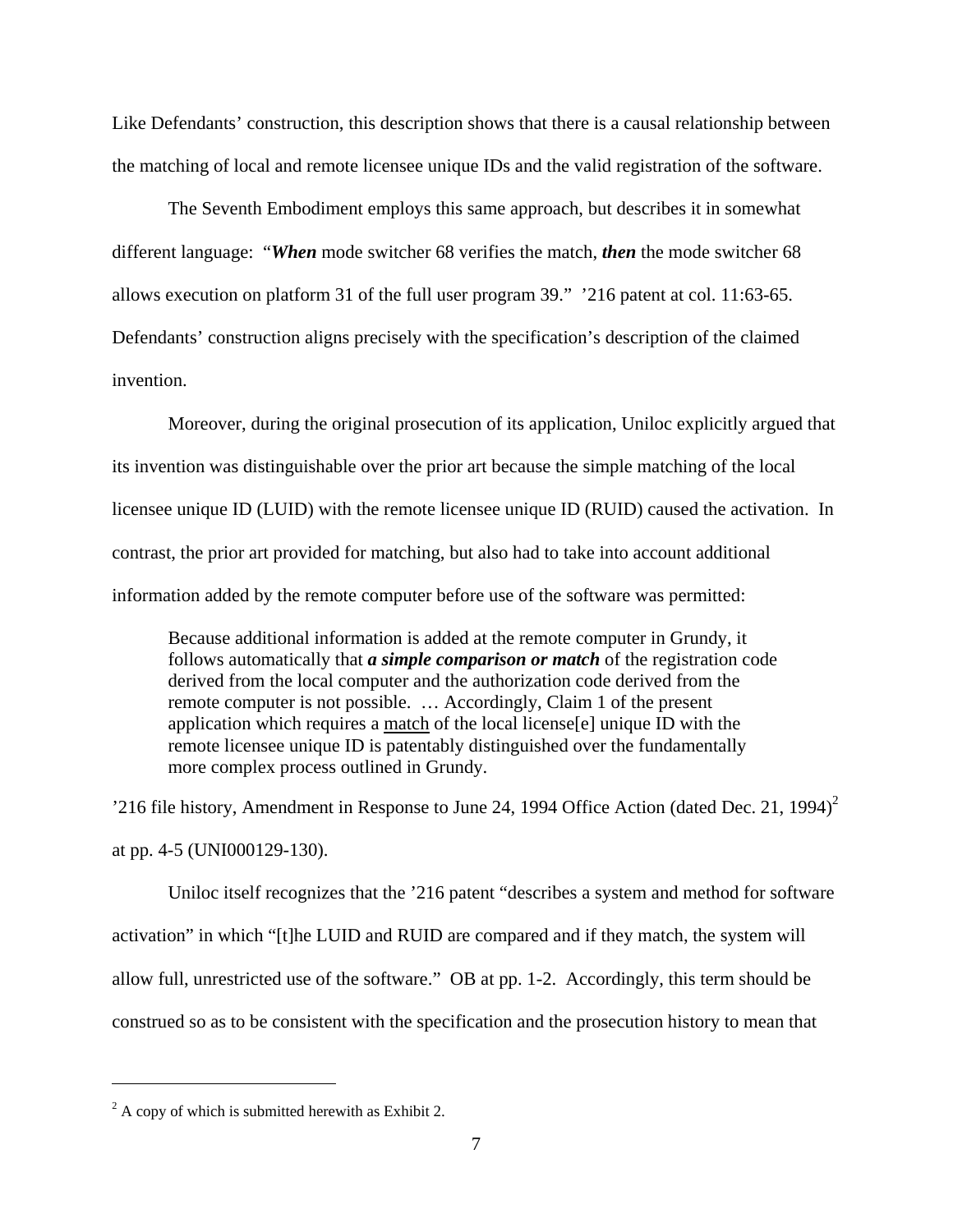*when* the local and remote licensee unique IDs match, *then* the use of the digital data permitted.

#### **2.** Clarification Is Necessary in Light of Uniloc's Infringement Contentions.

Uniloc does not assert that Defendants' construction is incorrect. Rather, it says that it is "unnecessary." OB at pp. 13-14. Yet Uniloc's infringement contentions as to Defendant Intuit demonstrate that there is a fundamental dispute between the parties regarding the scope of the claim term. Uniloc's contentions state that the "permits use … only if" limitation is satisfied in circumstances where there is no causal relationship between the matching and the subsequent permitted use. Instead, all that Uniloc's infringement contentions state is that "[i]f the two identifier [sic] (i.e., licensee unique IDs) match, this indicates that the unique licensee information is legitimate." *See e.g.,* Exhibit A to Declaration of Hector J. Ribera in Support of Defendants' Responsive Brief on Claim Construction, (Uniloc Preliminary Infringement Contentions, Ex. A: U.S. Patent No. 5,490,216 v. Intuit, at p. 11).

The claims of the '216 patent at issue here, however, are not about matching to determine if licensee unique IDs are "legitimate." Rather, the patent teaches that when the licensee unique IDs match, "*then a valid registration has taken place and access is provided* by the registration routine to a full operating version of the software protected by the registration routine." '216 patent at col. 7:43-45. One of the benefits of such a system may be ensuring that the same details entered by the user are those entered in the remote registration system (*see, e.g., id.* at col. 7:61-64), but that does not mean Uniloc can eliminate the causal relationship between matching and providing access and thereby read out the "permits use … only if" limitation. There is nothing in the '216 patent that suggests determining "legitimacy" of a licensee unique ID "permits use" of the software. Simply stated, the '216 patent does not support the broader scope of this term that Uniloc apparently intends to pursue for infringement purposes.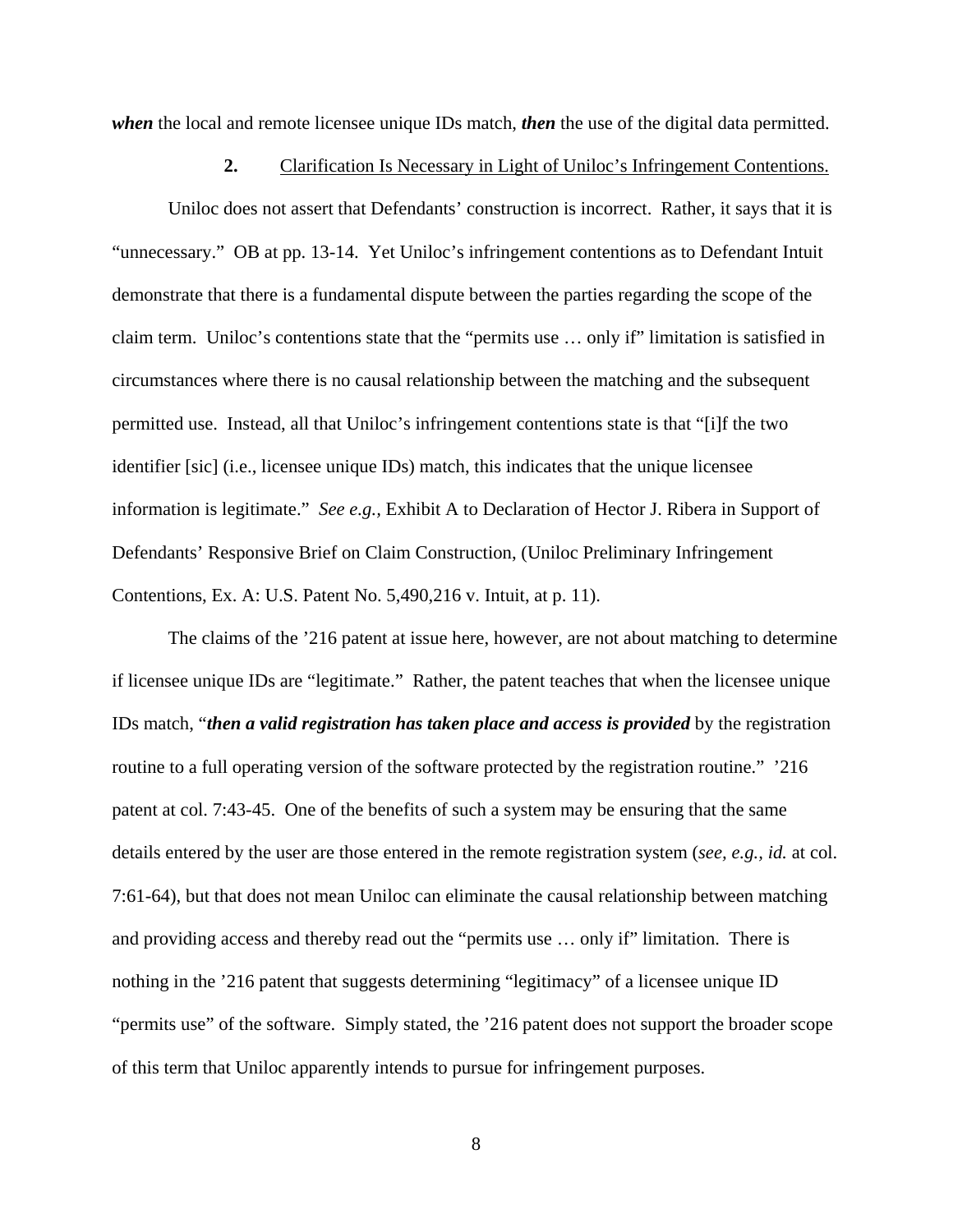Uniloc's refusal to agree to Defendants' proposed construction provides a clear indication that it intends to argue to the jury infringement based on a supposed "ordinary meaning" that is inconsistent with the specification's disclosure. If, as Uniloc alleges, Defendants' proposed construction is nothing more than a rearrangement of the same words (*see* OB at pp. 13-14), then Uniloc should have no objection to the adoption of Defendants' proposal. Yet it has opposed Defendants' proposed construction without providing an alternative. Thus, the parties have a real dispute as to the scope of this claim limitation which should be resolved by the Court. *See O2 Micro Int'l*, 521 F.3d at 1362-63 (holding that "[w]hen the parties present a fundamental dispute regarding the scope of a claim term, it is the court's duty to resolve it.").

In the context of the '216 patent specification, the "permits use ... only if" limitation means that *when* there is a match between the local and remote licensee unique IDs, *then* the use of said digital data is permitted. Uniloc should not be allowed to make arguments to the jury inconsistent with this construction. Moreover, having failed to even propose an alternative construction for this term and simply requested that the Court not construe the term, Uniloc should be precluded from advancing any new proposed construction at this late stage. Therefore, Defendants request that the Court adopt their proposed construction.

### **B. Reexamination Disclaimer: The Licensee Unique ID/Security Key Cannot Be Generated by a Checksum, Summation Algorithm, Summer, or Equivalents Thereof, Used to Test Data Integrity (All Asserted Claims)**<sup>3</sup>

In its Opening Brief, Uniloc acknowledges that express disclaimers made to the PTO in order to overcome prior art rejections are limiting. During the reexamination of the '216 patent, the PTO rejected all of the claims in light of the Hellman and Grundy prior art references. To overcome these rejections, Uniloc made explicit and repeated statements to the PTO regarding

<u>.</u>

 $3$  As noted above, and contrary to Uniloc's assertions, all Defendants join in this position.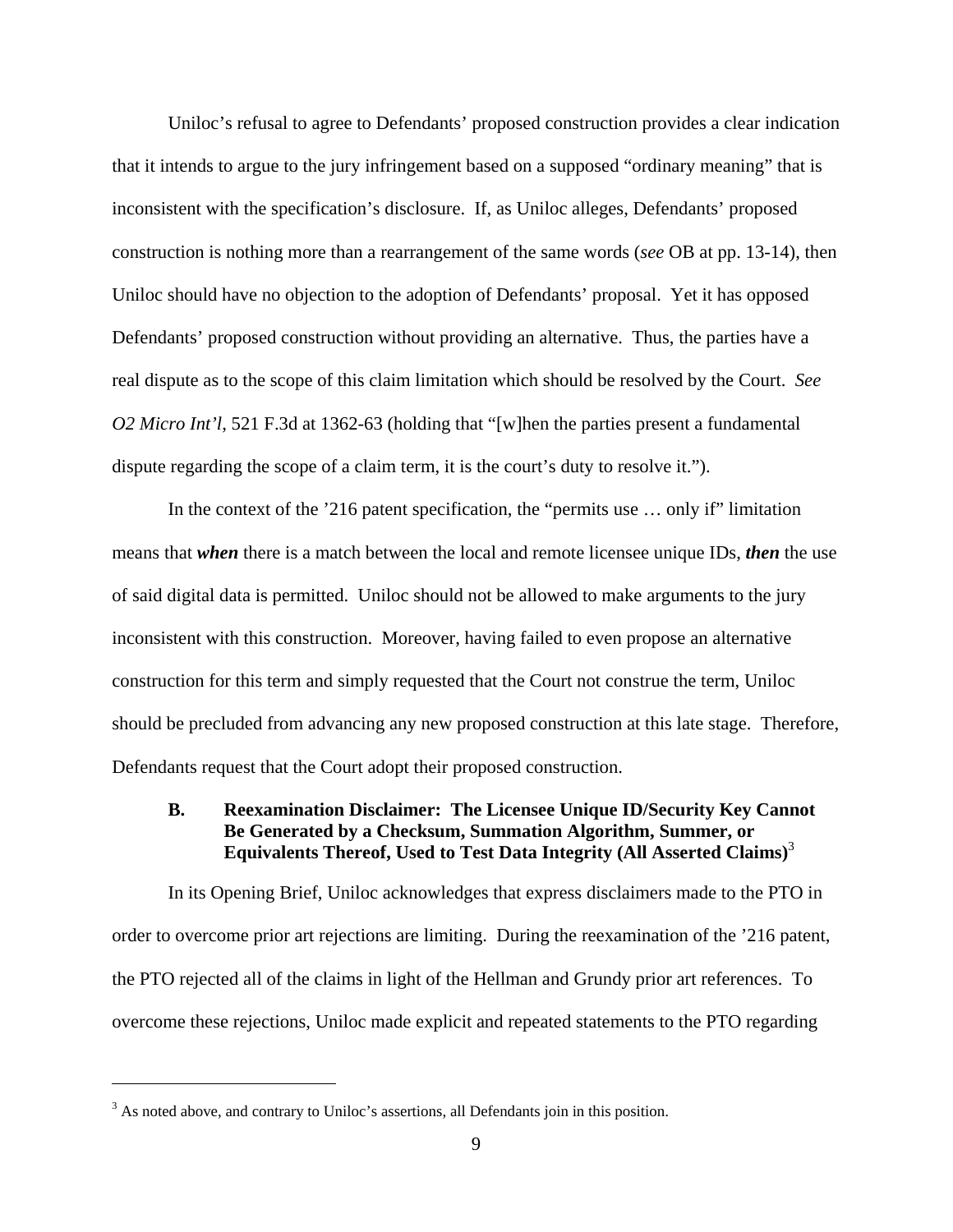what its claims did *and did not* cover. While Uniloc now tries to avoid the impact of these statements by calling them "explanations" rather than "disclaimers," there is no such distinction in the patent law. The reality is that Uniloc's repeated assertions made to overcome the rejections, whether or not they were "explanations" – and whether or not they were made as part of a discussion of how two prior art references could work together – operate as disclaimers.

Uniloc's disclaimers during the reexamination were clear and unmistakable. Uniloc argued that Grundy does not disclose a feature required in all claims of the patent – *i.e.*, "a unique identifier associated with a licensee." Uniloc repeatedly stated that a "checksum" *cannot be* a unique identifier associated with a licensee because, *inter alia*, "*a checksum cannot preserve the uniqueness of the input data*," and thus, "*is not a generator of unique identifiers*." Uniloc's responses to the PTO's rejections, including supporting presentation material and two expert declarations, are replete with similar statements (set forth below) that unequivocally disclaim checksums.

Faced with these explicit and unconditional statements as to what the claims of the '216 patent do not cover, Uniloc essentially concedes in its Opening Brief that it disclaimed checksums. Uniloc argues, however, that any such disclaimer should be limited to "checksum algorithms such as the one shown in Grundy." OB at p. 21. Tellingly, Uniloc offers no proposed language of its own as to the proper scope of the disclaimer. As shown below, Defendants' proposed disclaimer – that "*the licensee unique ID/security key cannot be generated by a checksum, summation algorithm, summer, or equivalent thereof, used to test data integrity*" – is in fact narrowly tailored to the subject matter clearly and unequivocally disclaimed by Uniloc.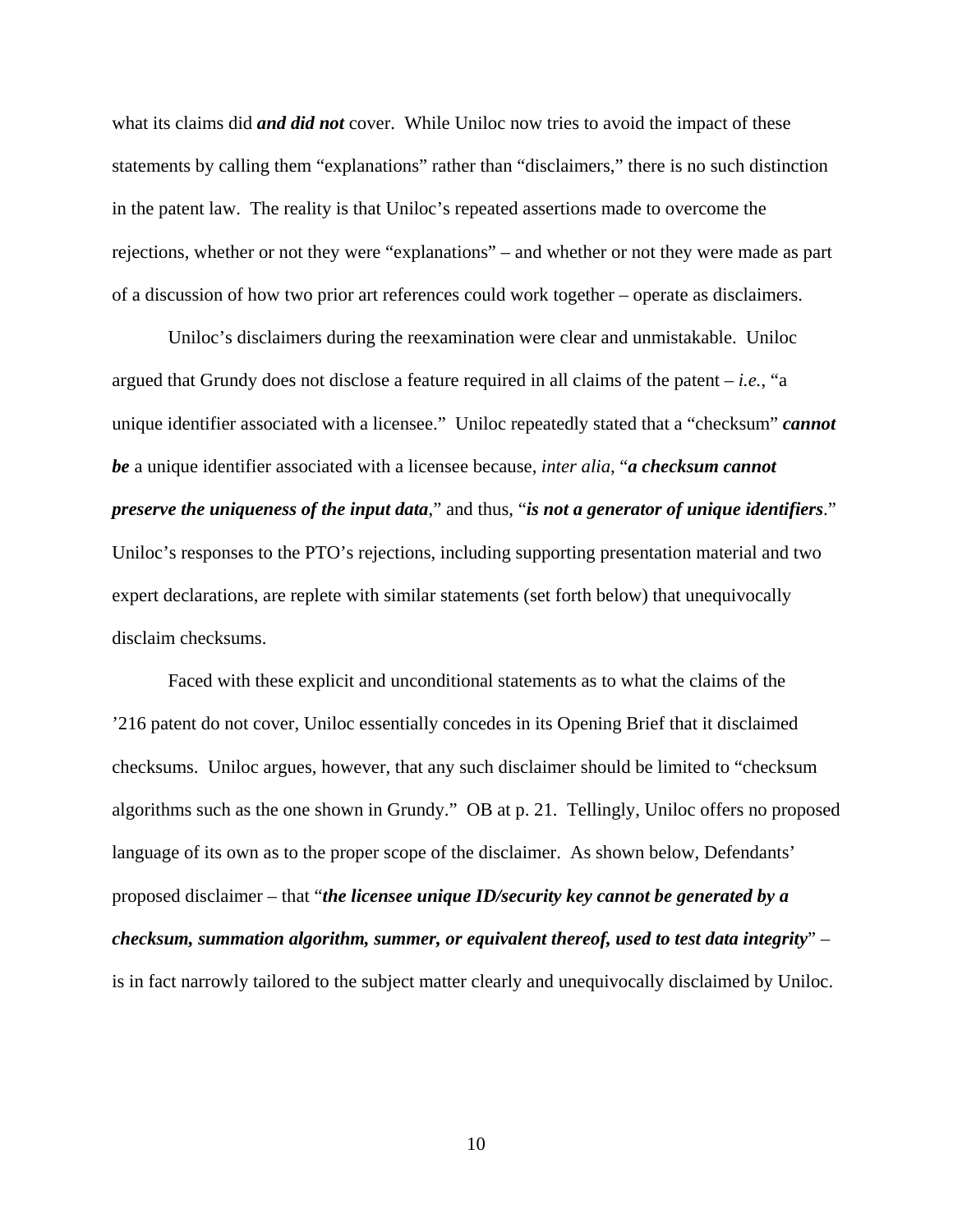### **1.** Uniloc Clearly Disavowed Checksums From the Scope of the '216 Patent

In its response to the first office action rejecting all claims of the '216 patent in light of

Hellman and Grundy, Uniloc first emphasized that each claim of the patent requires "a unique

identifier associated with a licensee":

*The invention implements a unique identifier that is associated with a licensee* as a means for licensing execution (or controlling use) of software to (or by) an intended licensee. *This feature is present in each of the independent claims.* For example, in independent claims 1, 19 and 20, this feature is a "licensee unique ID." In claim 12 this feature is a "security key." In claim 17 this feature is a "registration key" and an "enabling key."<sup>4</sup>

Reply to First Office Action, filed Nov. 29, 2010,<sup>5</sup> p. 17 (UNI075102).

Next, Uniloc repeatedly told the PTO that a checksum did not provide this required

feature, as a checksum cannot be, or generate, a "unique identifier that is associated with a

licensee":

### *[A] checksum is not unique and therefore cannot be a unique identifier associated with a licensee.*

### *Id.*, p. 33 (UNI075118).

Therefore, *a checksum cannot preserve the uniqueness of the input data*. Grundy shows the input data to the checksum routine in Fig. 2, 212, "ENTER NEW USER DETAILS." This is "new user data, such as the user's name, address and telephone number" (Grundy at 12:37-38.) Such data might take up roughly a hundred bytes of data. *A checksum of this data would not preserve its uniqueness; many different sets of user data could produce the same checksum. Therefore the checksum is not a generator of unique identifiers*.

*Id.*, p. 27 (UNI075112).

 $\overline{a}$ 

*[A] checksum cannot preserve the uniqueness of the input data and thus the checksum is not a generator of unique identifiers.* 

<sup>&</sup>lt;sup>4</sup> In addition, Uniloc notified the examiner that the district court in *Uniloc USA, Inc. et al. v. Microsoft Corp.*, Case No. 03-440 (D.R.I.) also construed the terms "licensee unique ID," "security key," "registration key," and "enabling key" to mean "a unique identifier associated with a licensee," and that this construction had been affirmed by the Federal Circuit. Reply to Office Action, filed Nov. 29, 2010.

 $<sup>5</sup>$  A copy of which is submitted herewith as Exhibit 3.</sup>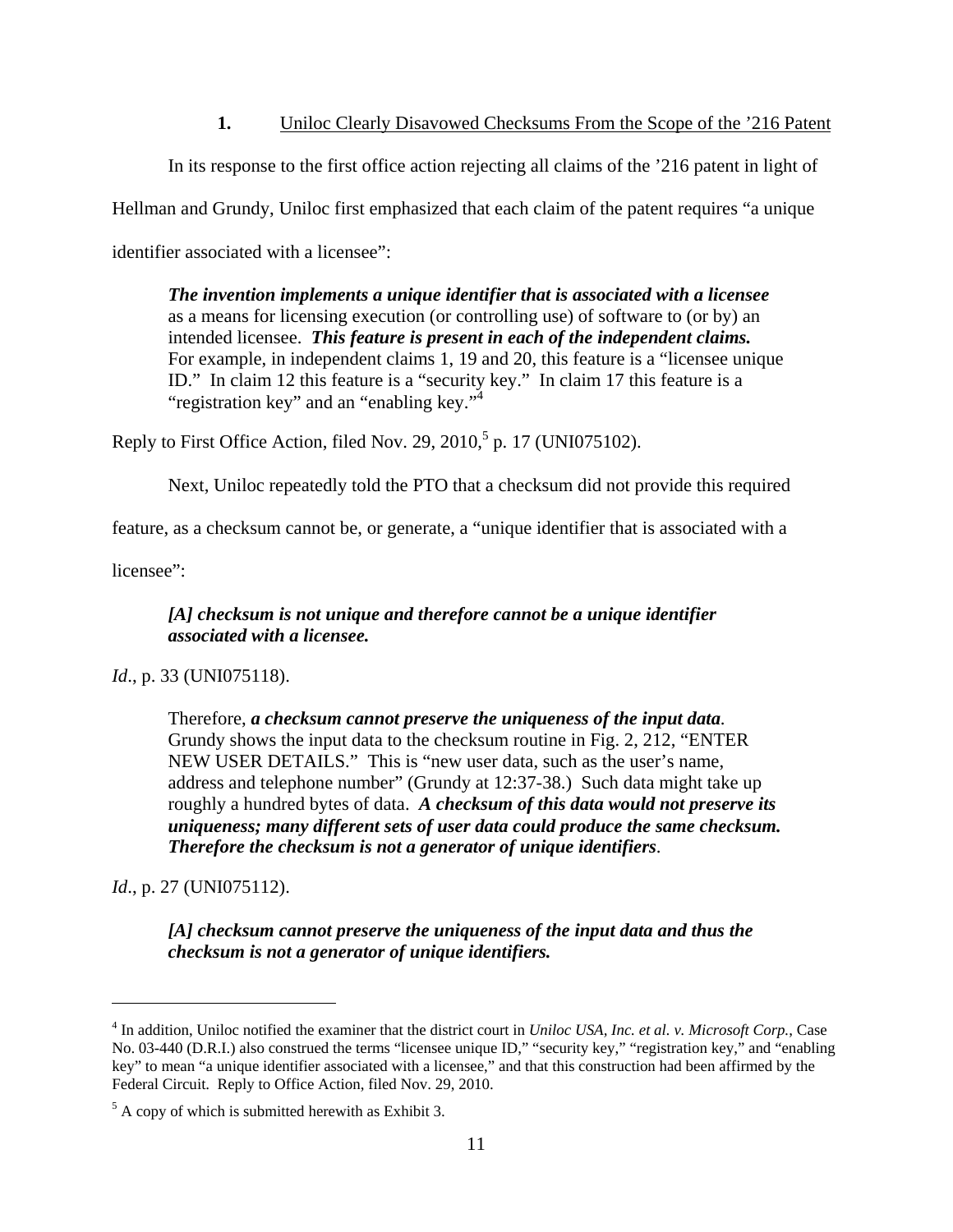*Id.*, p. 32 (UNI075117).

Uniloc continued making similar statements in its response to the second office action:

Uniloc also argued that Grundy's checksum did not generate "a licensee unique ID" because Grundy's checksum algorithm, *by its very nature, destroys any uniqueness.*

Reply to Second Office Action, filed Mar.  $18, 2011$ ,  $6$  p.  $16$  (UNI075203).

However, if these references are combined as the Examiner suggests, with Grundy's error-checking checksum replacing Hellman's cryptographic function generator, *the Examiner can no longer take credit for the 'uniqueness' feature provided by Hellman because the source of that uniqueness, the one-way compressive hash function having a 100:1 X/Y bit ratio, would also be replaced by Grundy's checksum.*

*Id.*, p. 34 (UNI075221).

The basis for this determination was that the Requester attempted to rely on Grundy's checksums; and, according to the Office, Grundy's "*[c]hecksums are not unique fields, even if there [sic] are at least in part derived from unique data."*

*Id.*, p. 43 (UNI075230). These statements and numerous others that Uniloc made in order to

overcome prior art rejections and obtain its patent, compel a finding that the claims are limited

by Defendants' proposed disclaimer. *See generally* Exhibits 3 and 4.

Uniloc now attempts to hide its explicit disclaimer behind the guise of "correcting the

Examiner's technical misunderstanding of the prior art" and explaining why the algorithms

disclosed in one prior art reference could not be combined with another. Uniloc cherry-picks

quotes to make it appear that its efforts in reexamination were focused on picayune distinctions

having to do with the purpose for which checksums were used in particular prior art references.

But that is not all Uniloc was doing. Instead, as the excerpts quoted above reveal, in an effort to

save its patent, Uniloc represented that (1) the claims require something that checksum

algorithms, by virtue of being checksum algorithms, cannot create; and (2) checksum algorithms,

 $\overline{a}$ 

 $6$  A copy of which is submitted herewith as Exhibit 4.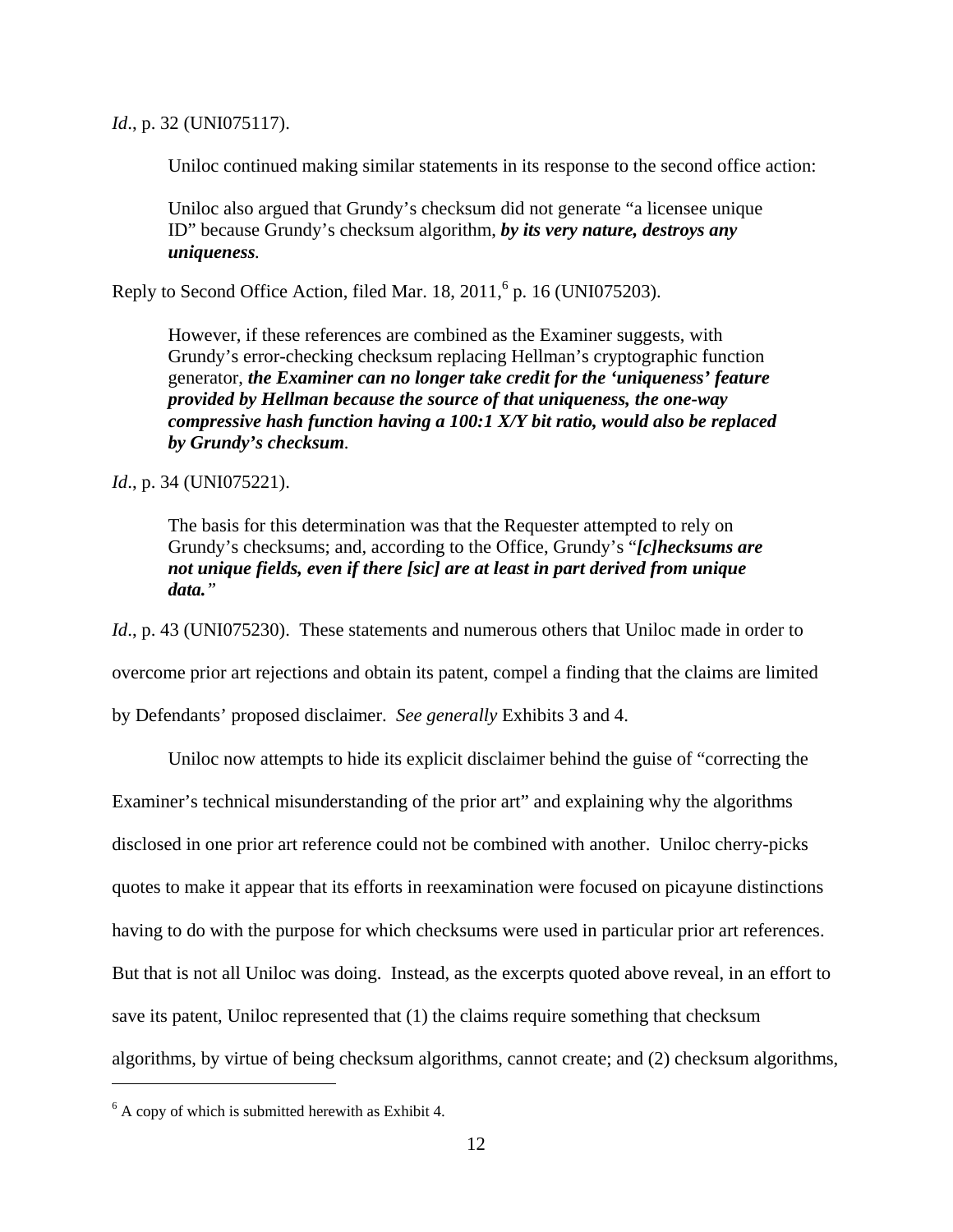by virtue of being checksum algorithms used to test data integrity, cannot generate a unique

identifier associated with a licensee. The effect of this unequivocal disavowal was to limit the

claims to exclude checksums.

That this disavowal was clear and unmistakable is further confirmed by the Examiner.

He relied on Uniloc's repeated and express disclaimers stating, *inter alia*:

The Patent Owner has persuasively argued that the summation disclosed in Grundy is used in the context of merely verifying the correctness of information related to the user and is not being used to generate an ID per se. Since the information is not being used for the same purpose, one skilled in the art therefore would not use the algorithm of Grundy as part of the generation of the claimed licensee unique ID.

Notice of Intent to Issue Ex Parte Reexamination Certificate ("NIIRC"),<sup>7</sup> at p. 6 (UNI076155).

### **2.** Defendants' Proposed Disclaimer Is Narrowly Tailored to the Subject Matter Disavowed by Uniloc

With little other choice, Uniloc essentially admits that it disclaimed checksums, but

focuses on the scope of the proposed disclaimer:

 Assuming, *arguendo*, that the Defendants are correct that some of Uniloc's statements about Grundy amount to a disclaimer, at most such an alleged "disclaimer" should only apply to checksum algorithms such as the one shown in Grundy and not summation algorithms in general "used to test data integrity" as urged by Defendants."

OB at p. 21.

<u>.</u>

Uniloc attests that the proposed disclaimer is vague and goes too far, arguing that the

'216 patent teaches that the local unique ID ("LUID") generating means and remote unique ID

("RUID") generating means "act as a test of data integrity because if the inputs are not identical

the outputs would not match." *Id.* at pp. 22-23.

 $7 A$  copy of which is submitted herewith as Exhibit 5.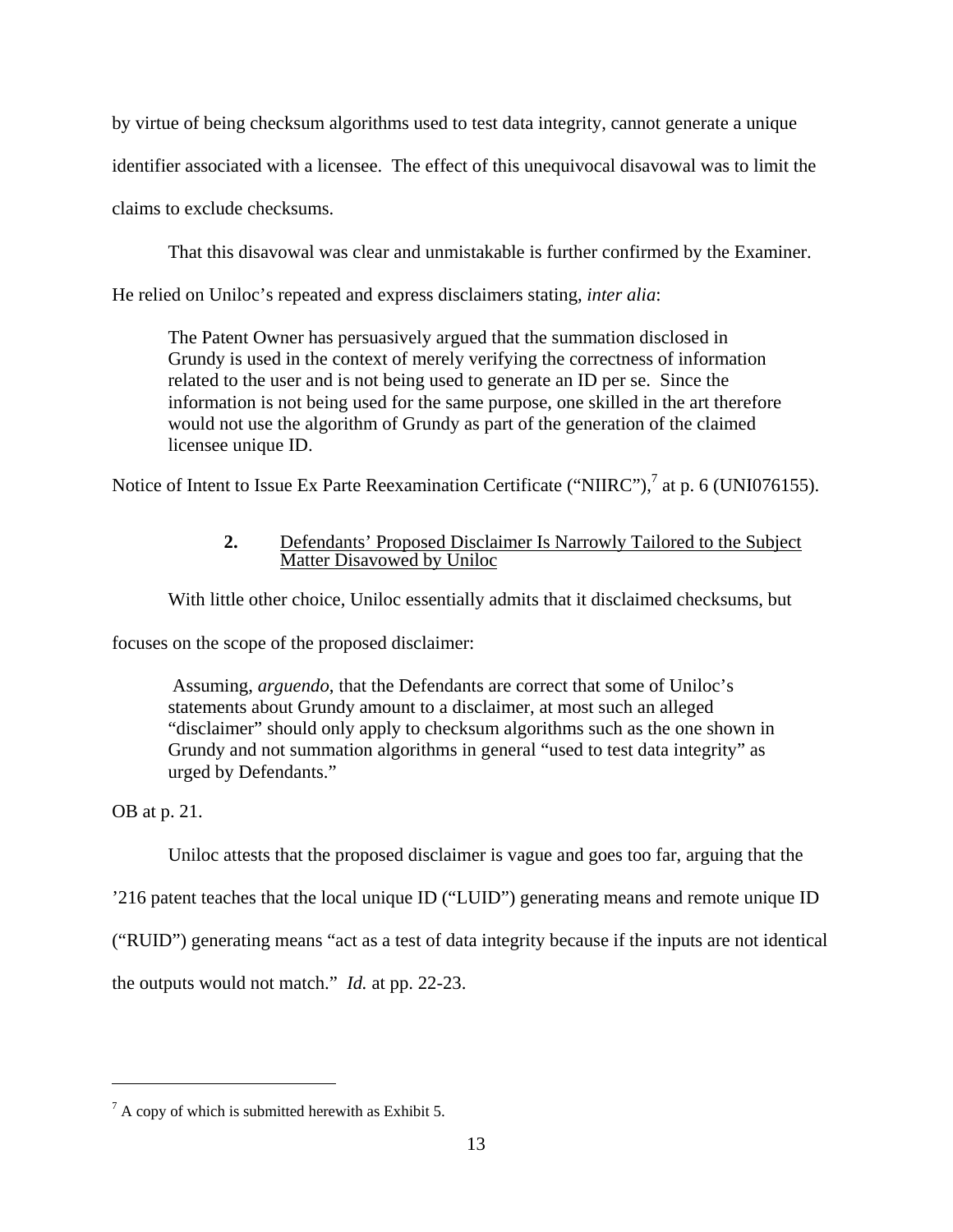Uniloc's argument is a red-herring. "Data integrity" is a well-understood term to those of skill in the art. Indeed, Uniloc's definition of "checksum" in its Opening Brief conveys the meaning of "data integrity." According to Uniloc itself, a checksum is:

*[A] calculated value that is used to test data integrity. Errors can occur when data is transmitted or when it is written to disk*. *One means of detecting such errors is use of a checksum*, a value calculated for a given chunk of data by sequentially combining all the bytes of data with a series of arithmetic or logical operations. After the data is transmitted or stored, a new checksum can be calculated (using the possibly faulty transmitted or stored data) and compared with the original one. *If the checksums don't match, an error occurred, and the data should be transmitted or stored again; if they do match, the transmission or storage was probably error-free*.

*Id.* at p. 7; Declaration of Dr. Udo W. Pooch Under 37 C.F.R. § 1.132,<sup>8</sup> ¶ 37 (UNI075650).

In contrast, the summation algorithm described in the '216 patent *is not being used to check for data integrity* (*e.g*., to check data after a transmission or storage operation). The '216 patent teaches that a user who chooses to register software is prompted to enter unique, personal information of the user – such as name, address, and a credit card number. This information is passed to a registration number algorithm (*i.e.*, a summation algorithm) which generates the LUID. The user conveys the same information to a remote registration center which generates an RUID using the same registration number algorithm. If the LUID and RUID match, the software becomes registered. In other words, the '216 patent algorithm is concerned with creation of an identifier (the LUID) that will become a unique and permanent value for continuously securing access to the software. This is not the same as merely checking accuracy of data after transmission or storage. Uniloc's statement that it did not "disclaim the use of checksums or algorithms used to test data integrity to generate licensee unique IDs" is thus

 $\overline{a}$ 

 $8<sup>8</sup>$  A copy of which is submitted herewith as Exhibit 6.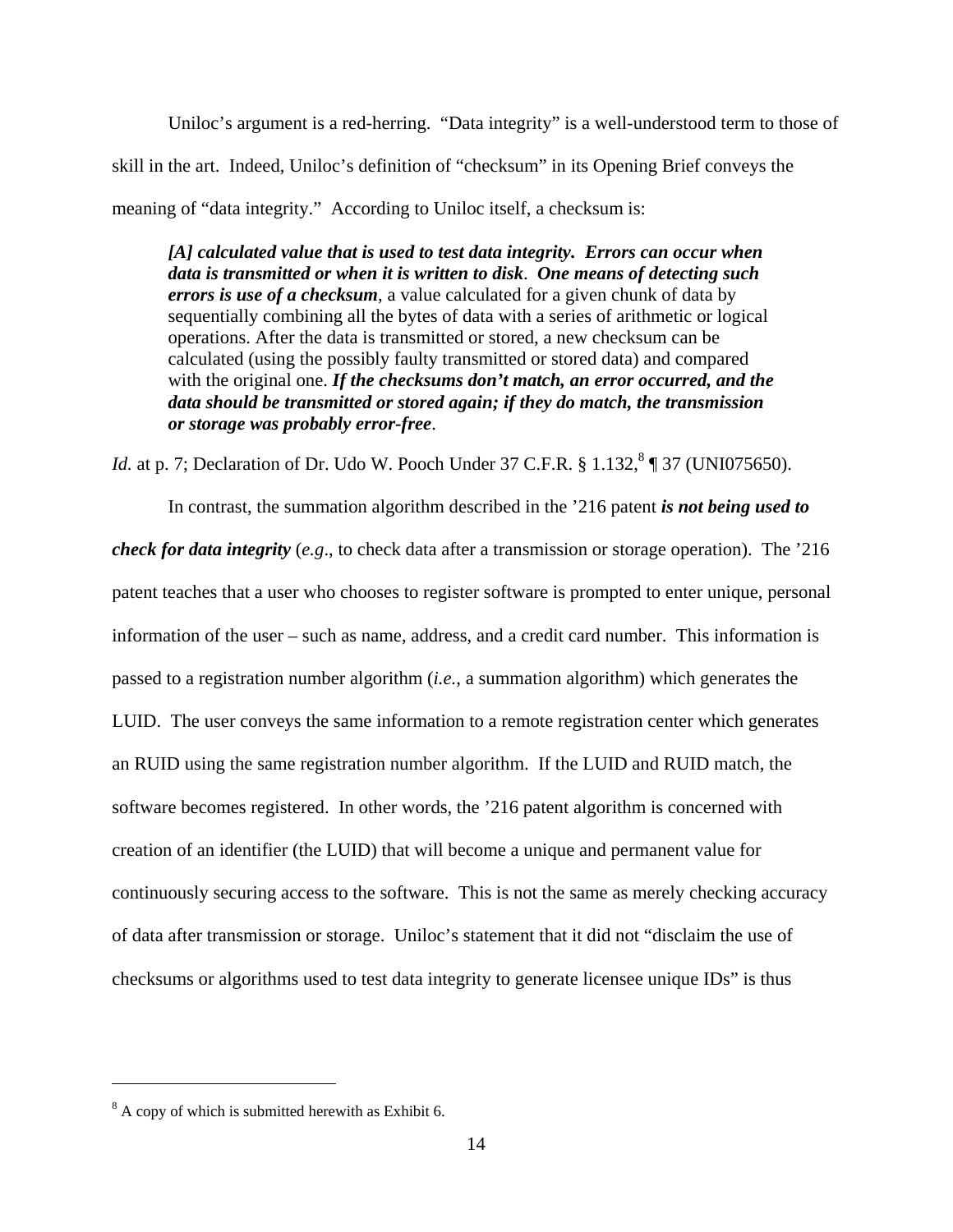inaccurate– "testing data integrity" and "generating licensee unique IDs" are different and largely unrelated functions.

In short, as Uniloc repeatedly argued in attempting to overcome Grundy, and as the PTO recognized, a checksum (or summation) algorithm used for "merely verifying the correctness of information" (*i.e.*, to ensure data integrity) does not and cannot generate a licensee unique ID. *See supra* at section IV.B.1*.*

Defendants' proposed disclaimer adopts the very definition of "checksum" that Uniloc itself expressly propounded – both during the reexamination in order to overcome the prior art and in its Opening Brief: "*A calculated value used to test data integrity*." If anything, Defendants' proposed disclaimer *is more limited than* Uniloc's actual disclaimer because it specifies "checksum, summation algorithm, summer, or equivalent thereof, used to test data integrity" as opposed to any algorithm used to calculate a value.

Despite the clarity, extent and unambiguous nature of its disclaimer, Uniloc also seeks to change its scope by arguing that the phrase "used to test data integrity" creates a subjective test. OB at p. 23. This argument lacks merit. As reflected above, determining whether a checksum, summation algorithm, summer, or equivalent is used to test data integrity is an *objective* inquiry that asks what the algorithm does, and has nothing to do with the state of mind of the programmer.

Lastly, Uniloc argues that Defendants' proposed disclaimer would alter the Federal Circuit's findings "to conclude that MD5 hash values may infringe under some circumstances but not others." OB at p. 23. Uniloc's argument incorrectly assumes that the Federal Circuit found that an MD5 hash value must be an LUID in all instances, regardless of its inputs or what it is used to do. That is demonstrably wrong. In *Microsoft*, the MD5 hash value calculated on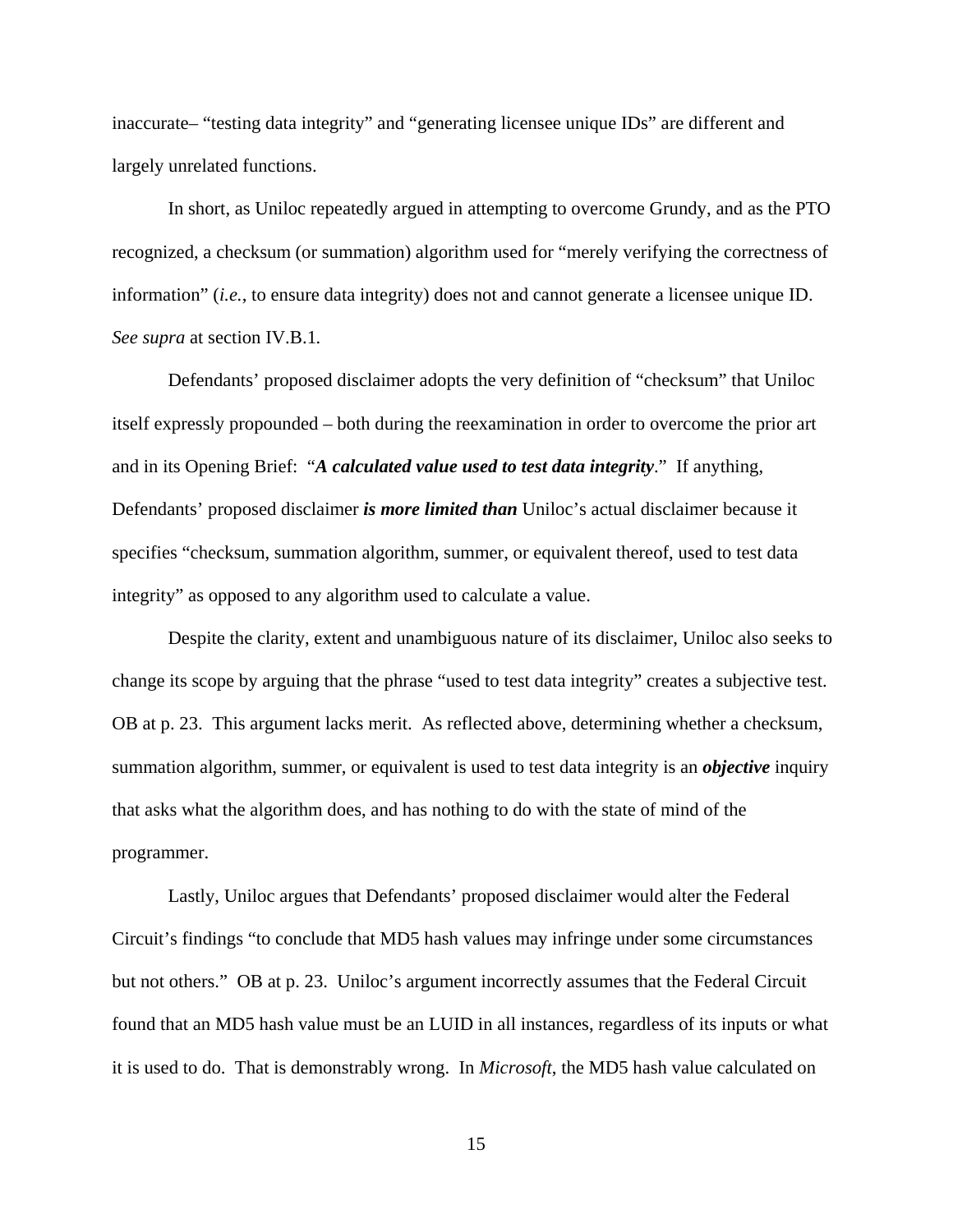the client was compared to the MD5 hash value calculated on the server, and "if they match, the software product is activated." *Uniloc USA, Inc. v. Microsoft Corp.*, 632 F.3d 1292, 1299 (Fed. Cir. 2011) ("*Uniloc II*"). Thus, the MD5 algorithm in that case was used to determine whether to activate the software, not to test data integrity. There is nothing in that finding that says that all uses of an MD5 hash must infringe. Moreover, now that Uniloc has disclaimed checksums, an MD5 hash used as a checksum to test data integrity cannot possibly constitute infringement. Given the clear, repeated, and unmistakable statements by Uniloc that "a checksum is not unique and therefore cannot be a unique identifier associated with a licensee," the proposed disclaimer does not contradict any findings made by the Federal Circuit.

**C. Additional Reexamination Disclaimer: The licensee unique ID generated by the means recited in each of the claims must be derived from at least one piece of information that is specific to the user, such as name, billing information, or product information unique to the installation entered by the user. The information cannot be specific to the computer or independently generated by the computer (All Asserted Claims)**<sup>9</sup>

During the reexamination, Uniloc repeatedly distinguished its invention from that disclosed in the Hellman reference by stating that (1) the licensee unique IDs in the '216 patent had to be derived from at least one piece of information that is specific to the user, and (2) none of the inputs to the hash algorithm disclosed in Hellman satisfies that requirement. The Examiner expressly relied upon these statements in confirming the patentability of the claims of the '216 patent.

### **1.** Uniloc's Disclaimer Was Clear and Unequivocal.

 $\overline{a}$ 

Uniloc's disclaimer of claim scope over the Hellman reference was clear and

unequivocal. Uniloc argued that Hellman does not disclose a feature required in all claims of the

<sup>&</sup>lt;sup>9</sup> Defendants Aspyr Media, Inc., Borland Software Corp., Digital River, Inc., GEAR Software, Inc. and GEAR Software Holdings, Inc. (the "Group B" defendants) join in this position. They seek this disclaimer in addition to the disclaimer discussed in the prior section. The disclaimers are directed to different aspects of the claims, and this Court should adopt both. No Defendants joining this brief oppose this position.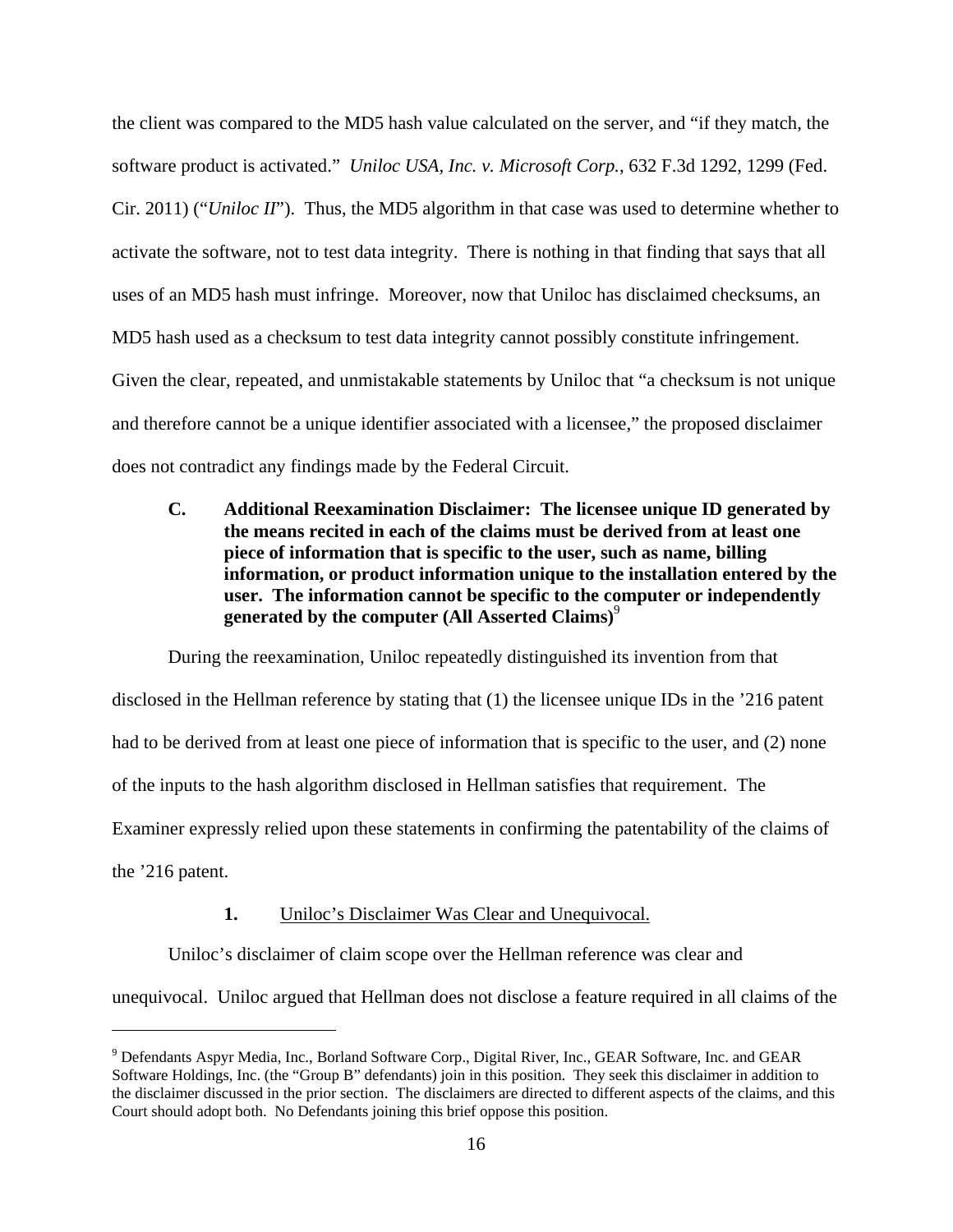patent – *i.e.*, "a unique identifier associated with a licensee." Uniloc argued that the registration code generated by the hash algorithm of Hellman cannot be a unique identifier associated with a licensee because, *inter alia*, "none of the input signals to Hellman's cryptographic function generator 38 (or 23)—namely, K (or SK), N, R, and H—are unique to a licensee and therefore cannot disclose the 'local licensee unique ID' of claim 1." *See, e.g.*, Exhibit 3 (Reply to First Office Action, filed Nov. 29, 2010), at p. 21 (UNI07106).

Uniloc repeated this argument throughout its responses to the PTO and throughout the expert declarations submitted on its behalf. These statements conclusively establish two points. First, an input that is "unique to a licensee" is required to output a licensee unique ID. Second, the inputs of Hellman cannot be used to output a licensee unique ID. Uniloc has therefore disclaimed the inputs disclosed in Hellman as unique to a licensee. The examiner explicitly relied on Uniloc's disclaimer of Hellman's inputs in the Notice of Intent to Issue Ex Parte Reexamination Certificate ("NIIRC"). The Court should adopt the Examiner's articulation of Uniloc's disclaimer as set forth in the NIIRC:

The licensee unique ID generated by the means recited in each of the claims must be derived from at least [one] piece of information that is specific to the user, such as name, billing information, or product information unique to the instantiation entered by the user. The information cannot be specific to the computer or independently generated by the computer.

Exhibit 5 (NIIRC) at p. 5 (UNI076154).

**2.** The Scope of Uniloc's Disclaimer Is an Issue for the Court to Decide as a Matter of Claim Construction.

Claim construction is, of course, an issue for the Court, and the extent of Uniloc's disclaimer is one of claim scope. *Schindler Elevator Corp. v. Otis Elevator Co.*, 593 F.3d 1275, 1285 (Fed. Cir. 2010) (stating that disclaimer is disavowal of "any claim interpretation that would effectively eliminate the limitation or that would otherwise recapture the claim's original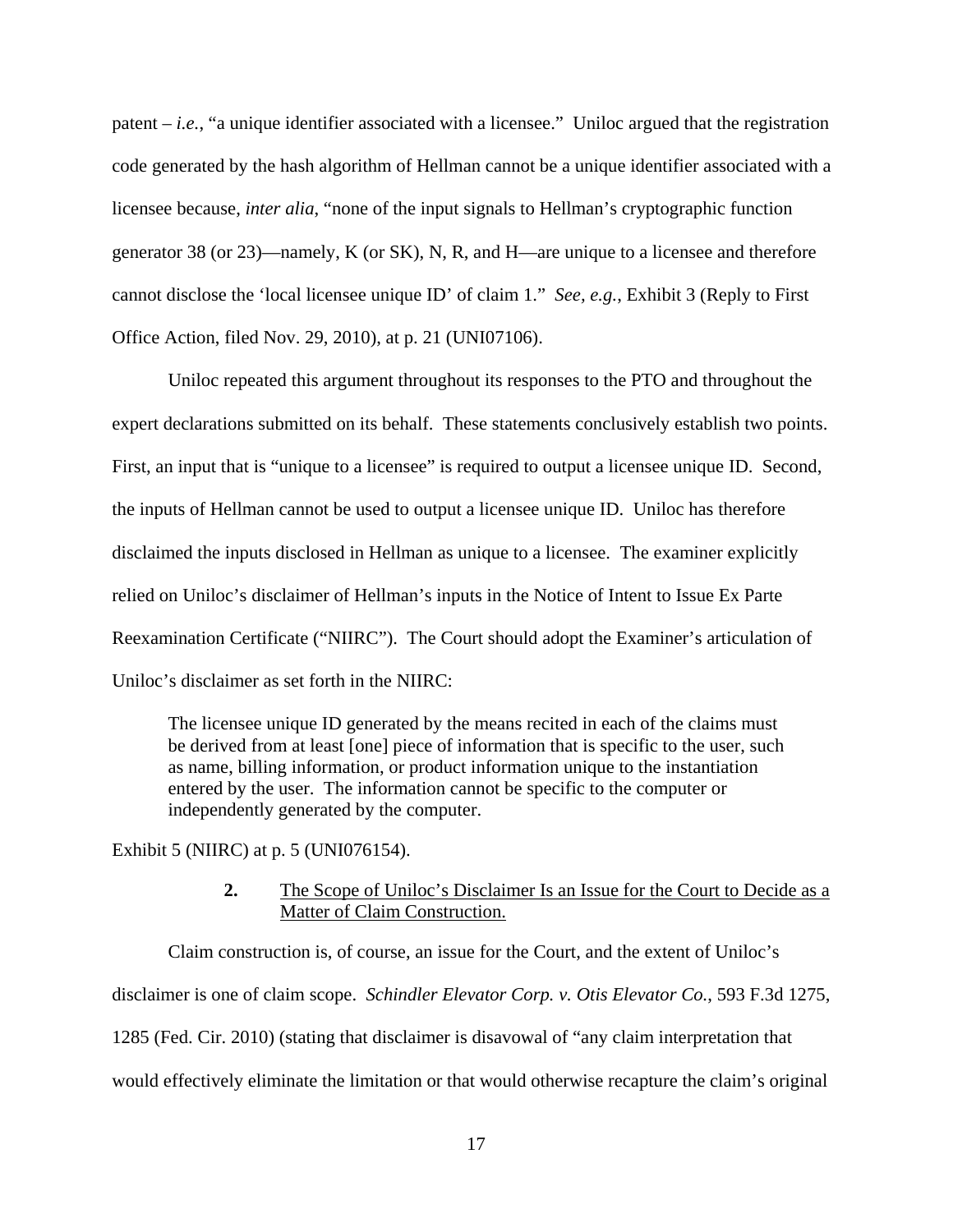scope"); *Parallel Networks, LLC v. Abercrombie & Fitch*, No. 6:10cv111, 2011 WL 3609292, at \*5 (E.D. Tex. Aug. 12, 2011) (Davis, J.) (Markman Order) (concluding that patentee disavowed claim scope when distinguishing prior art to the examiner). Because Uniloc disclaimed certain inputs to a generating means as not being associated with a user, the parties should not have to argue to the jury whether these disclaimed inputs are associated with a user.

The construction of "licensee unique ID" from the *Microsoft* case is not sufficient to apprise the jury of the proper scope of the asserted claims of the '216 patent. That construction—"a unique identifier associated with a licensee"—does not by itself indicate what types of inputs are required in order for the identifier to be associated with a licensee. Since originally articulated in the *Microsoft* case, this construction has been narrowed by the Federal Circuit and by Uniloc. The jury in this case should be instructed in accordance with this narrowing.

Moreover, Uniloc agrees with the examiner's characterization of the disclaimed inputs as not specific to the user. OB at p. 25 (describing "Federal Circuit's observation that [the licensee unique ID] cannot be derived *solely from*" "information '*specific to* the computer or independently generated by the computer'") (emphasis in original). Given this basic agreement regarding the disclaimed claim scope, the only reason Uniloc would oppose instructing the jury on the disclaimer is that Uniloc intends to do exactly what the doctrine of prosecution disclaimer forbids.

The Court should inform the jury (1) that a licensee unique ID or licensee unique ID generating means requires at least one input that is associated with a licensee and (2) that certain inputs are not associated with a licensee.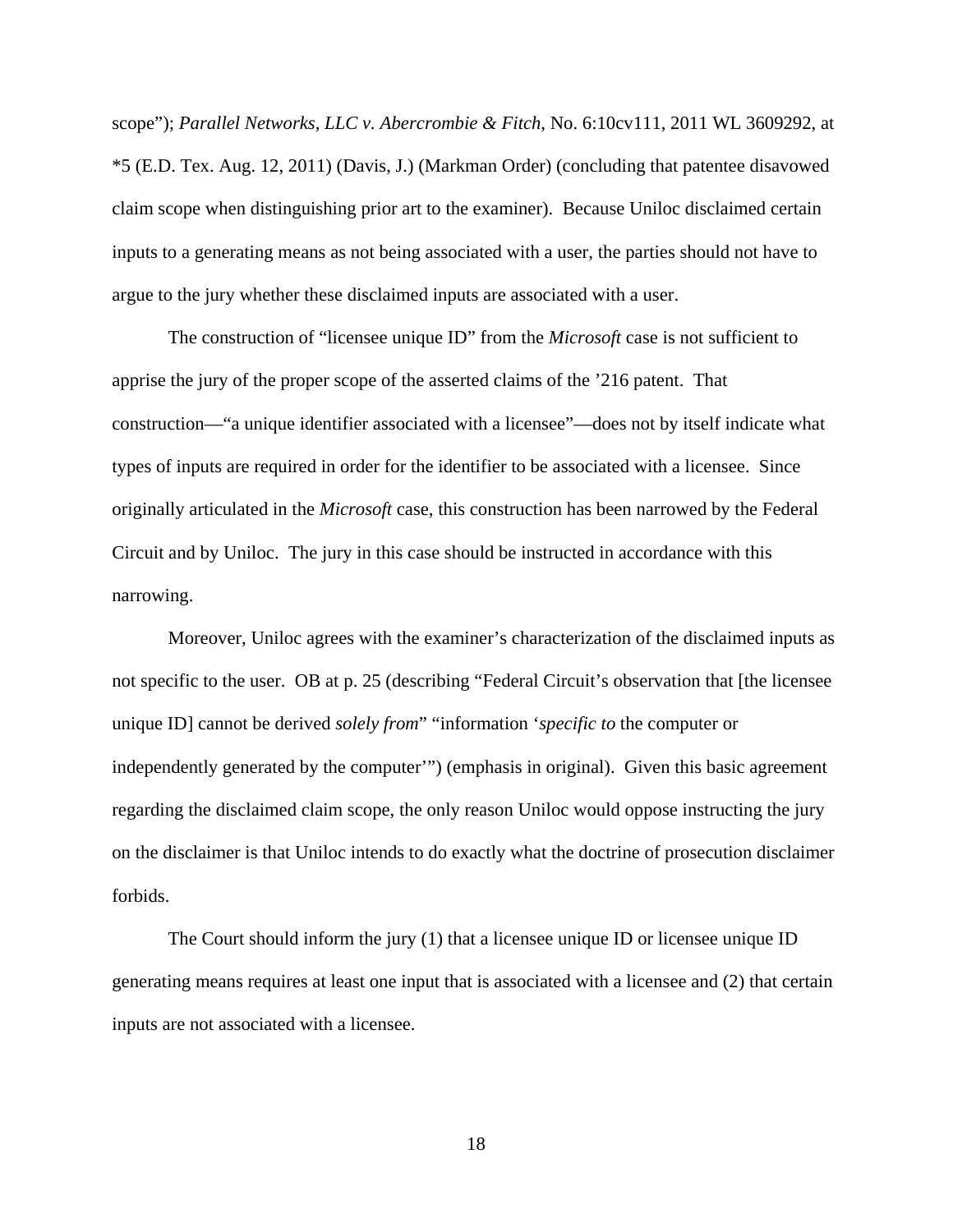### **3.** An Input That Is "Unique to a Licensee" Is Required to Output a Licensee Unique ID.

The output of a local or remote licensee unique ID generating means cannot be a licensee unique ID unless an input to the generating means is unique to a licensee. Each of the Federal Circuit, the Examiner during reexamination, and Uniloc has recognized that a licensee unique ID can only be generated from particular kinds of inputs to the generating means.

In *Uniloc USA, Inc. v. Microsoft Corp.,* 290 Fed. Appx. 337 (Fed. Cir. 2008) ("*Uniloc I*"), the Federal Circuit affirmed the construction of licensee unique ID as "a unique identifier associated with a licensee." *Uniloc I*, 290 Fed. Appx. at 344. As Uniloc recognizes in its brief, the Federal Circuit went on to state that inputs that are solely platform-related cannot be used to output a licensee unique ID: "Microsoft is, however, correct that the licensee unique ID cannot be based solely on platform-related user information." *Id.* at 343. Thus, at least some "nonplatform-related unique user information [is] needed to generate the [licensee unique ID]." *Id.* at 344.

During reexamination, Uniloc relied on the Federal Circuit's construction in *Uniloc I* to argue that "there must be some input to the means for generating the claimed 'licensee unique ID' that characterizes the intended user." Exhibit 4 (Reply to Second Office Action, filed Mar. 18, 2011), at pp. 14-15 (UNI075201-202). Uniloc went on to rely on both the plain language of the claims and the specification of the '216 patent to support its argument that an input that is unique to a licensee must be used to generate a licensee unique ID:

The claim term on its face suggests that the ID be generated with some input that is unique to an intended licensee. … *That is, there must be some input to the generating means capable of making the resulting "licensee unique ID" uniquely associated with an intended licensee***.**

The specification is also clear in this regard—*the "licensee unique ID" must be generated from some information that is unique to the intended licensee.* … To generate a licensee unique ID, there must therefore be some input into the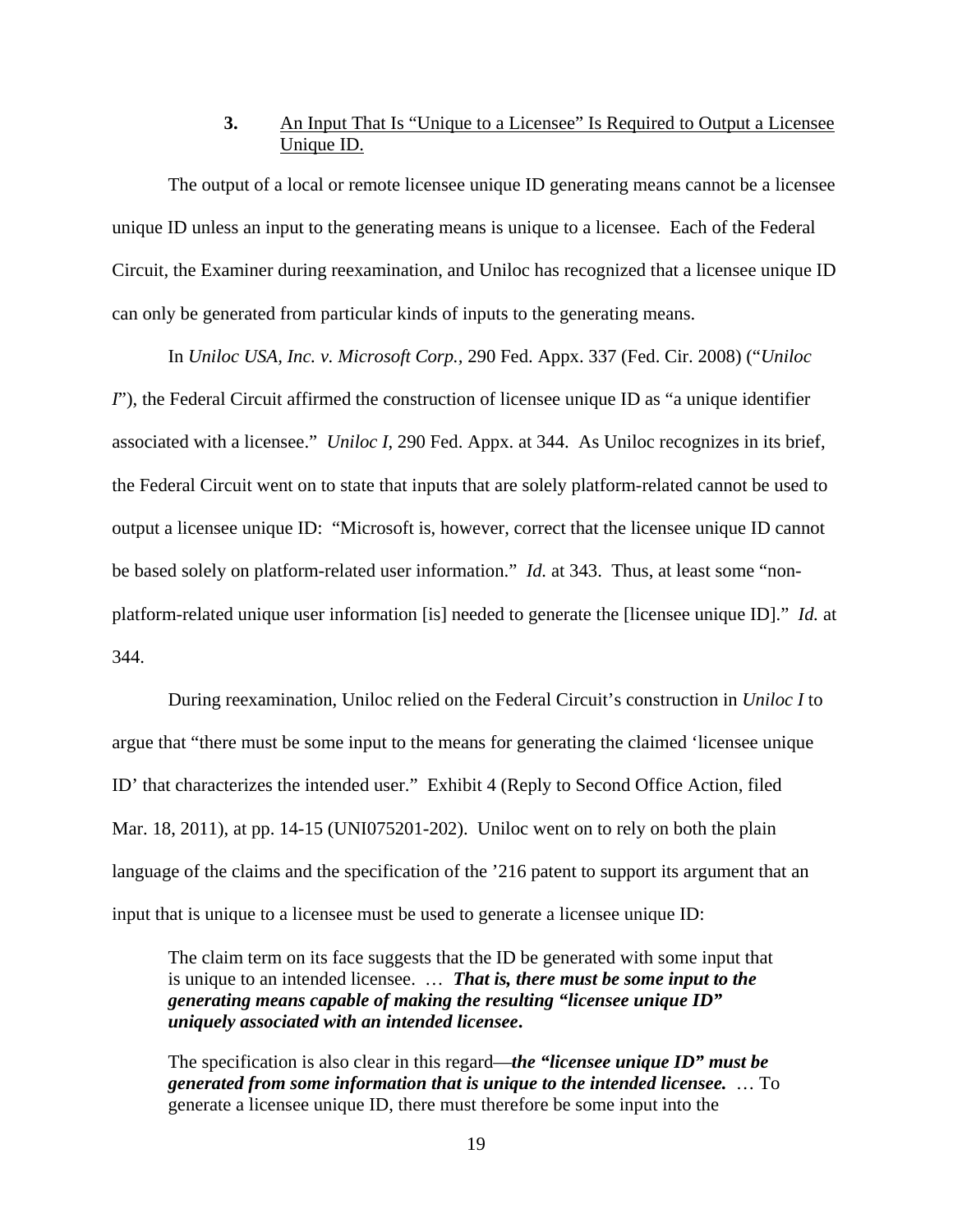generating means that is uniquely associated with the intended licensee. *Absent such input, the ID could not be uniquely associated with an intended licensee.*

*Id*. at p. 19 (UNI075206); *see also* Ex Parte Reexamination Interview Summary, mailed on Nov. 19, 2010<sup>10</sup> at slide 26 (UNI075062) (quoting '216 patent specification stating that the algorithm provides a unique registration number if the inputs to the algorithm are unique and stating that information unique to the user is passed through the algorithm) ("Interview Summary").

In view of Uniloc's clear disclaimer of any ID generated without an input unique to the intended licensee, Uniloc's opening brief contains two statements that are demonstrably wrong. First, the Federal Circuit has *not* "said that hash values produced by an MD5 hash algorithm satisfy the licensee unique ID requirement." *See* OB at p. 23. To the contrary, the *Uniloc I* decision expressly holds that an MD5 hash algorithm that receives solely platform-related user information cannot generate a licensee unique ID. 290 Fed.Appx. at 343. Second, Defendants' proposed disclaimer does not erroneously limit the information which can be used to generate a licensee unique ID. *See* OB at p. 14. As set forth above, Uniloc itself argued during the reexamination – extensively and unequivocally – that "information that is unique to the intended licensee" *must* be used to generate a licensee unique ID.

### **4.** The Inputs Disclosed by Hellman Cannot Be Used to Output a Licensee Unique ID.

Consistent with its arguments that a licensee unique ID requires an input that is unique to the user, Uniloc's primary argument for distinguishing the '216 patent over Hellman during the reexamination was that none of Hellman's inputs is unique to a user. This disclaimer of claim

 $\overline{a}$ 

 $10$  A copy of which is submitted herewith as Exhibit 7.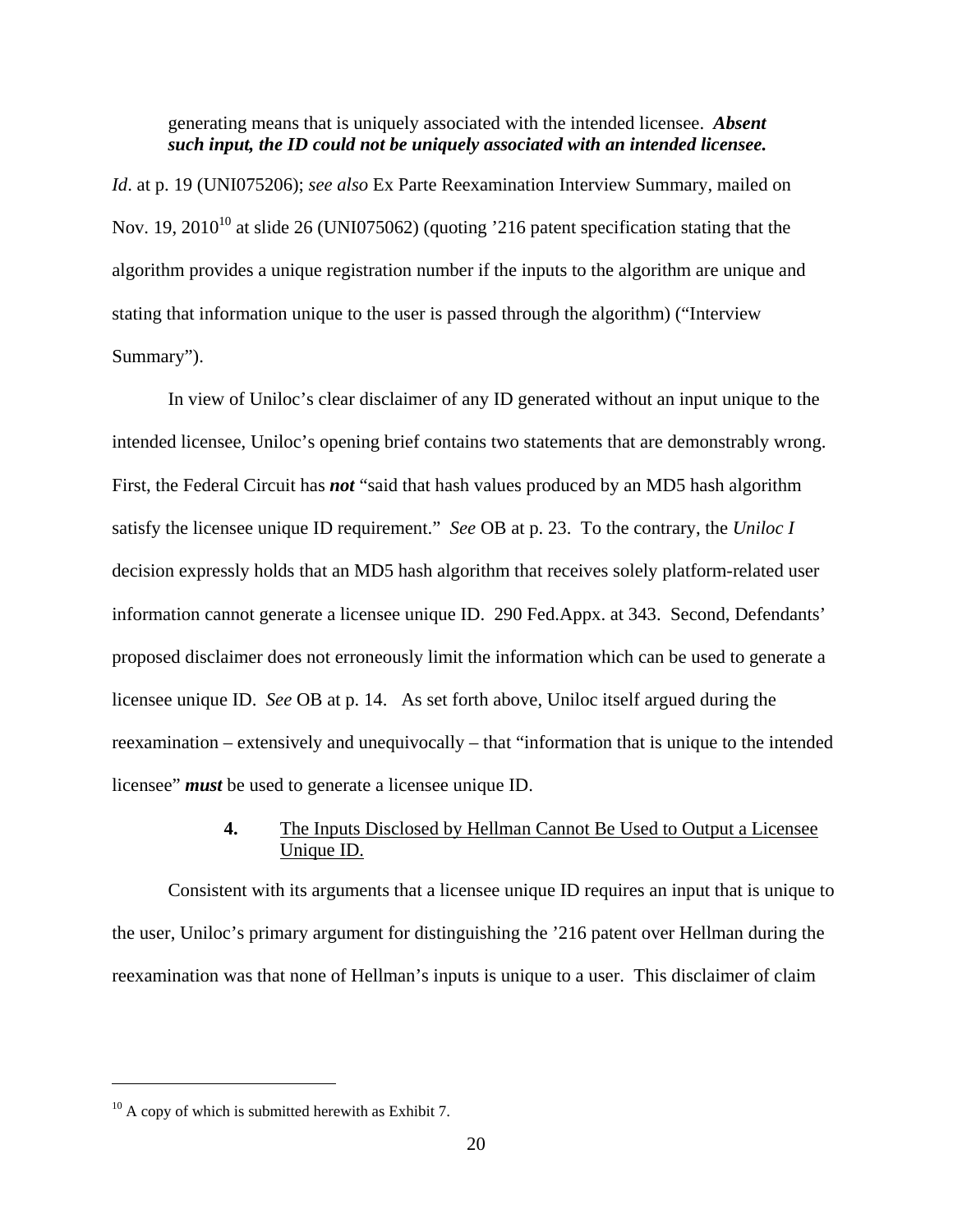scope is broader than the claim scope at issue in the *Microsoft* litigation, and the Court should address this issue on claim construction.

In *Uniloc II*, the Federal Circuit analyzed the '216 patent's validity over the Hellman reference. Hellman discloses a system "which generates an authorization code from the following inputs: 'a secret key identifier of the computer embodied in the hardware (SK), a random or nonrepeating number (R), the serial number, the software package name (H), the number of uses (N), and user billing information." *Uniloc II*, 632 F.3d at 1322 (citation omitted).

Microsoft argued that Hellman disclosed a licensee unique ID because SK and R were associated with the user. *Id.* Conversely, Uniloc argued that SK and R were platform-related because they were generated by the user's computer. *Id.* The Federal Circuit agreed with Uniloc and concluded that because SK and R were generated by the user's computer, these inputs identified the machine rather than the user. *Id.* at 1323. In addition, the court stated: "The 'user billing information' in [Hellman] is not an input into the hash function and is thus irrelevant in determining whether [Hellman] discloses the 'licensee unique ID' and 'licensee unique ID generating means' elements of the '216 patent." *Id.* at 1322 n.3. The Federal Circuit did not address whether the software package name (H) or the number of uses (N) were sufficiently associated with the user to be used to generate a licensee unique ID.

During the reexamination, however, Uniloc made abundantly clear that none of the inputs disclosed in Hellman identified a user and that none of them could be used to generate a licensee unique ID. From the very first examiner interview, Uniloc argued that the main difference between the '216 patent and the cited prior art is that the prior art did not disclose a licensee unique ID "based on information unique to the user." Exhibit 7 (Interview Summary) at slide 22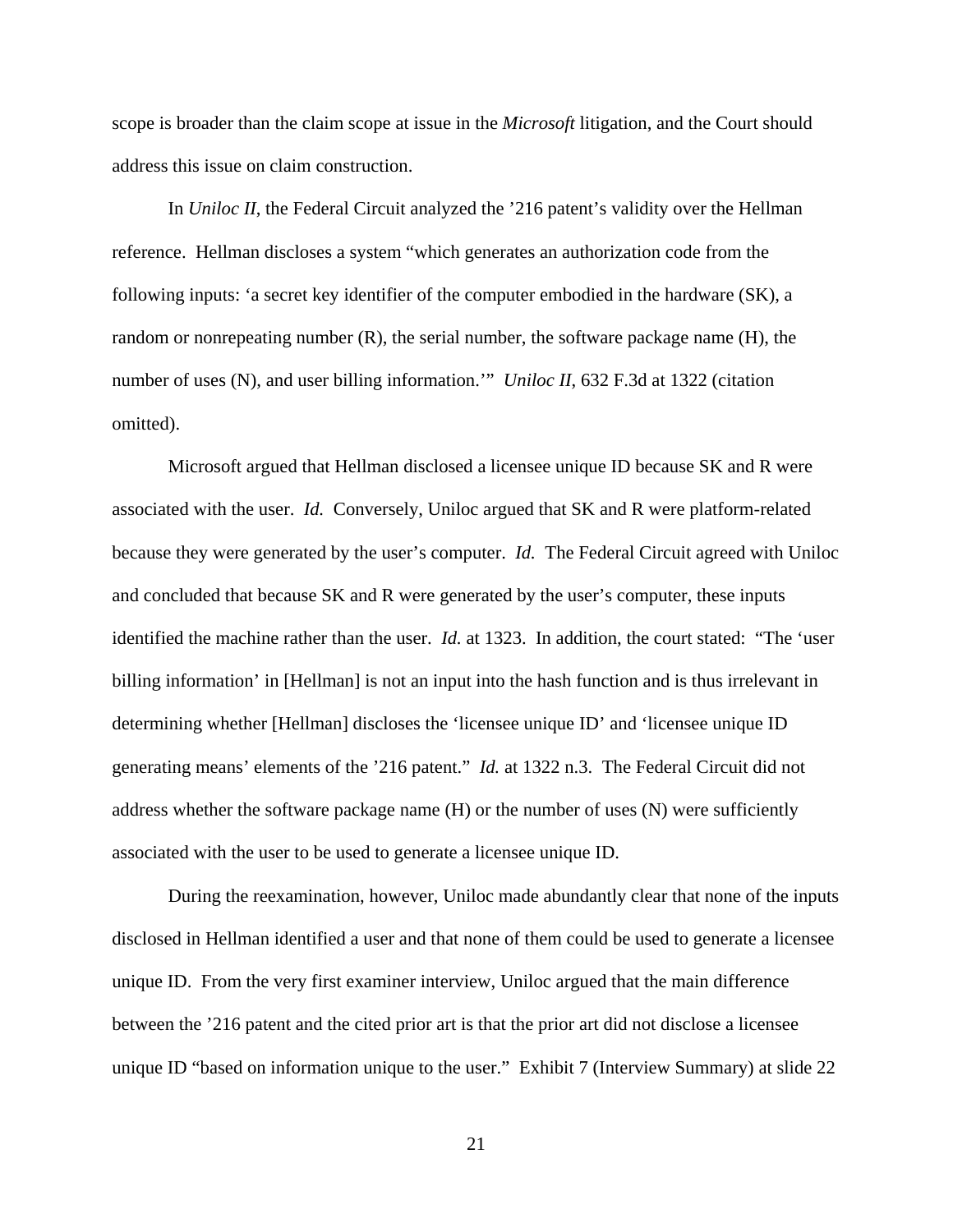(UNI075058); *see also id.* at slide 33 (UNI075069) (titled "Hellman Does Not Disclose a *Licensee* Unique ID" (emphasis in original) and quoting Professor Hellman's trial testimony that Hellman reference does not disclose use of user information). Slide 34 from the Interview Summary, shown below, clearly articulates Uniloc's arguments that none of inputs to Hellman's cryptographic function are associated with the licensee:



*See also id.* at slide 35 (UNI075071).

In its response to the first office action rejecting all claims of the '216 patent in light of

Hellman and Grundy, Uniloc repeatedly asserted that Hellman did not disclose a "unique

identifier that is associated with a licensee":

Rather than describe any unique identifier that is associated with an intended licensee, Hellman instead describes a "method and apparatus in which use of the software can be authorized for a particular base unit a specific number of times."

Exhibit 3 (Reply to First Office Action, filed Nov. 29, 2010), p. 17 (UNI075102) (quoting Hellman 4:38-40).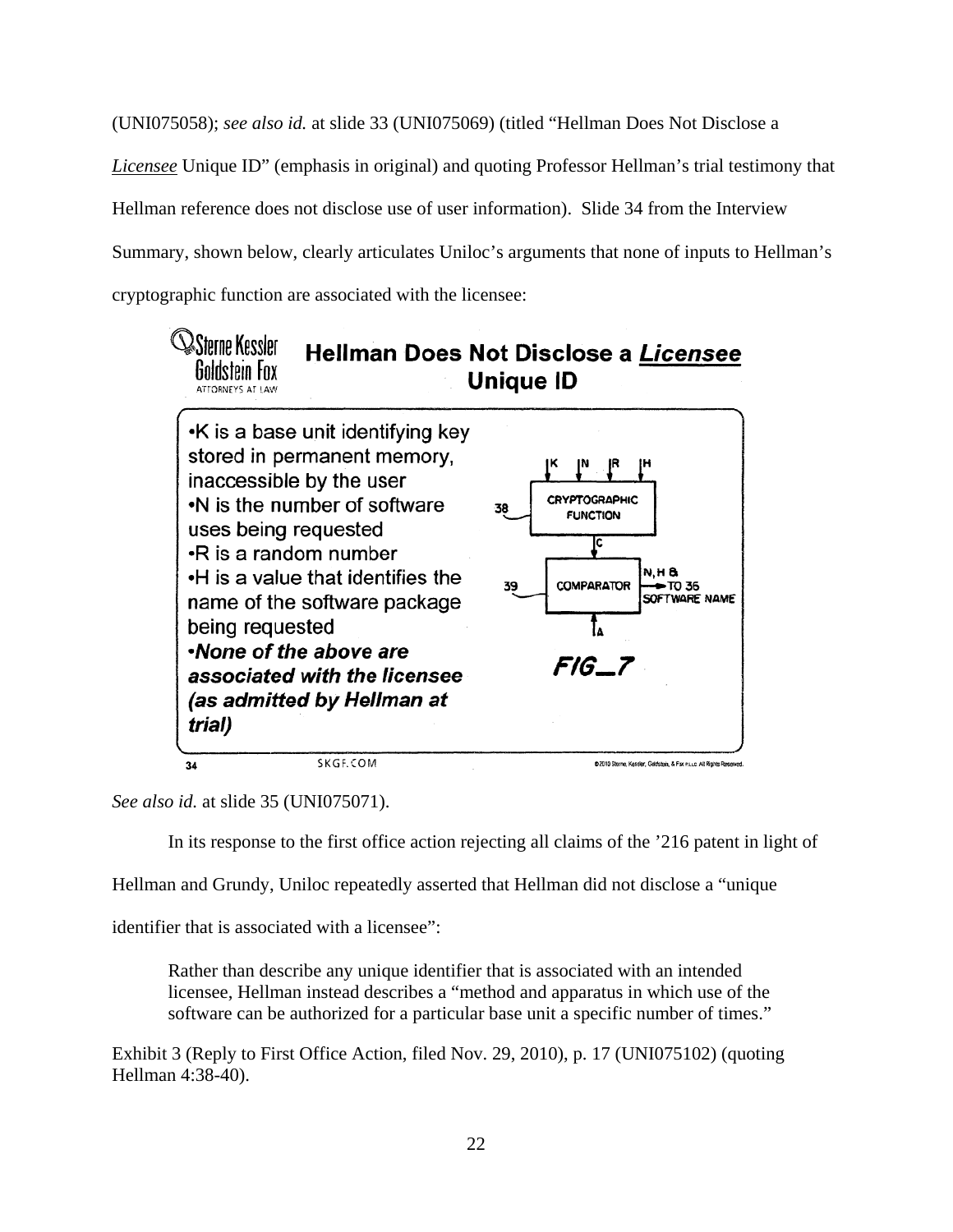As described more fully below, the "request" and "authorization" are based upon information regarding the desired software program to be authorized, the number of uses the software package is to be authorized, a non-unique random number, and a serial number unique to the computer base unit. Therefore, Hellman fails to teach or suggest a unique identifier that is associated with a licensee.

#### *Id.*, p. 18 (UNI075103).

However, as discussed next, none of the input signals to Hellman's cryptographic function generator 38 (or 23) – namely, K (or SK), N, R and H – are unique to a licensee and therefore cannot disclose the "local licensee unique ID" of claim 1.

#### *Id.*, p. 21 (UNI075106).

Uniloc went on to describe each of Hellman's inputs and explain why each input was not

uniquely associated with a user. Thus, in addition to the base unit  $(K)$  and the random number

(R) discussed by the Federal Circuit, none of Hellman's inputs can be used to generate a licensee

unique ID.

Nor are inputs H [*sic* N], R or H. *Hellman discloses that the next input "N" is "the number of additional uses of software requested." Like K, N is not uniquely associated with an intended licensee*. The next input "R" is "a random number." A random number is not uniquely associated with an intended licensee. *The next input "H" is "used as an 'abbreviation' or name for describing the software package 21," where "any two software packages with the same H value are considered equivalent." (Hellman, 5:65 - 6:45.) Input "H," like N and R, is also not uniquely associated with an intended licensee***.**

In sum, the signals representing K, N, R, and H are applied as inputs to cryptographic function generator 38 which generates a check value C as an output signal. *None of these signals are uniquely associated with the licensee and the resulting value C therefore cannot be equated to the claimed "licensee unique <i>ID*" of independent claim 1. (Rosenblatt Dec.,  $\P$  36-47.)

#### *Id.*, pp. 22-23 (UNI075107-108).

Uniloc's discussion of the Secret Key (SK) in the remote cryptographic function

generator is particularly instructive:

The remaining input signal, SK, is "obtained from authorization and billing unit's table of serial numbers and secret keys." (Hellman 7:1-2.) SK is a base unit's secret key where **"***[a]uthorization and billing unit 13 contains a memory 18 having a table of serial numbers and secret keys which allows authorization*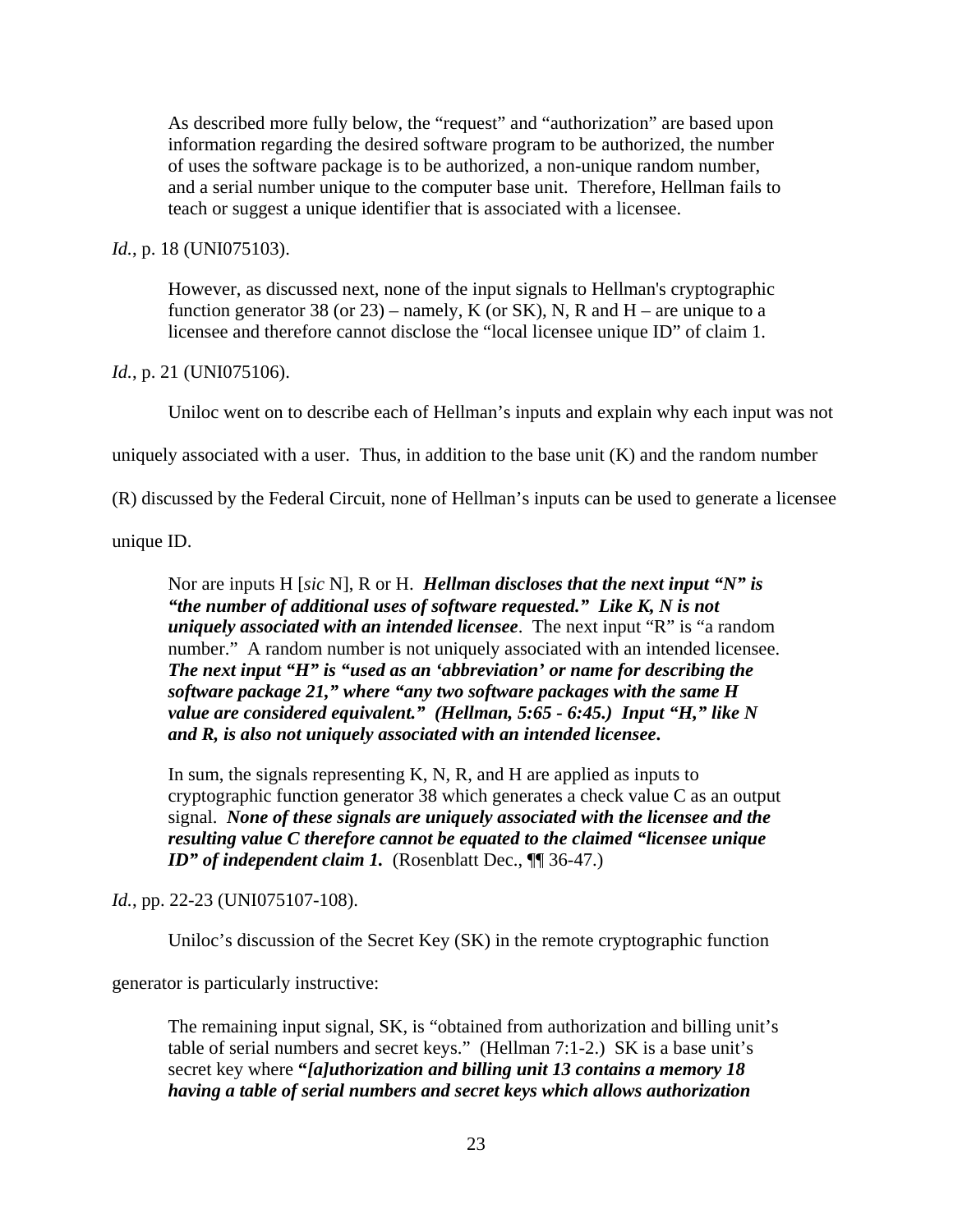*and billing unit 13 to determine a based unit's secret key, SK, from knowledge of the base unit's public serial number***."** (*See*, Hellman 6:19-21.) (*See*, Rosenblatt Dec., ¶ 38.) *SK is therefore not uniquely associated with an intended licensee***.**

*Id.*, p. 24 (UNI075109). Thus, even though the vendor associates the base unit serial number

with the secret key in a table on the remote authorization and billing unit, this secret key is not

uniquely associated with a user.

In its response to the second office action, Uniloc continued to distinguish Hellman on

the grounds that each of its inputs, including the number of software uses requested (N) and the

software package name (H), is not uniquely associated with the user.

Nor is any user specific information input to Hellman's cryptographic function generators that generate A and C. ([*See,* Hellman FIG. 2; 6:16-30; 7:6-13; FIG. 7; and 10:14-32.]) Indeed, *Hellman explicitly states that authorization A is not associated with a user, but rather is base unit (e.g., a personal computer) specific***.** (Hellman, 12:1-9.)

Exhibit 4 (Reply to Second Office Action, filed Mar. 18, 2011), p. 11 (UNI075198).

Hellman's *main deficiency* [is] that it does not use any information uniquely associated with an intended licensee to generate its authorization A (or check value C).

*Id.*, p. 12 (UNI075199).

Hellman's cryptographic function generator receives no input that is uniquely associated with the intended licensee. (Rosenblatt, ¶¶ 38-39.) *Hellman's authorization A and check value C are limited to identification of the base unit or the platform on which the software is to be run***.** (Hellman, 12:5-8.)

*Id.*, p. 19-20 (UNI075206-207).

[T]he billing information is not used to generate the authorization and check values (A and C, respectively) in Hellman.

. . .

*There is no input into Hellman's cryptographic function that is uniquely associated with an intended licensee.* (Rosenblatt, ¶¶ 38-39.)

*Id.*, p. 20 (UNI075207).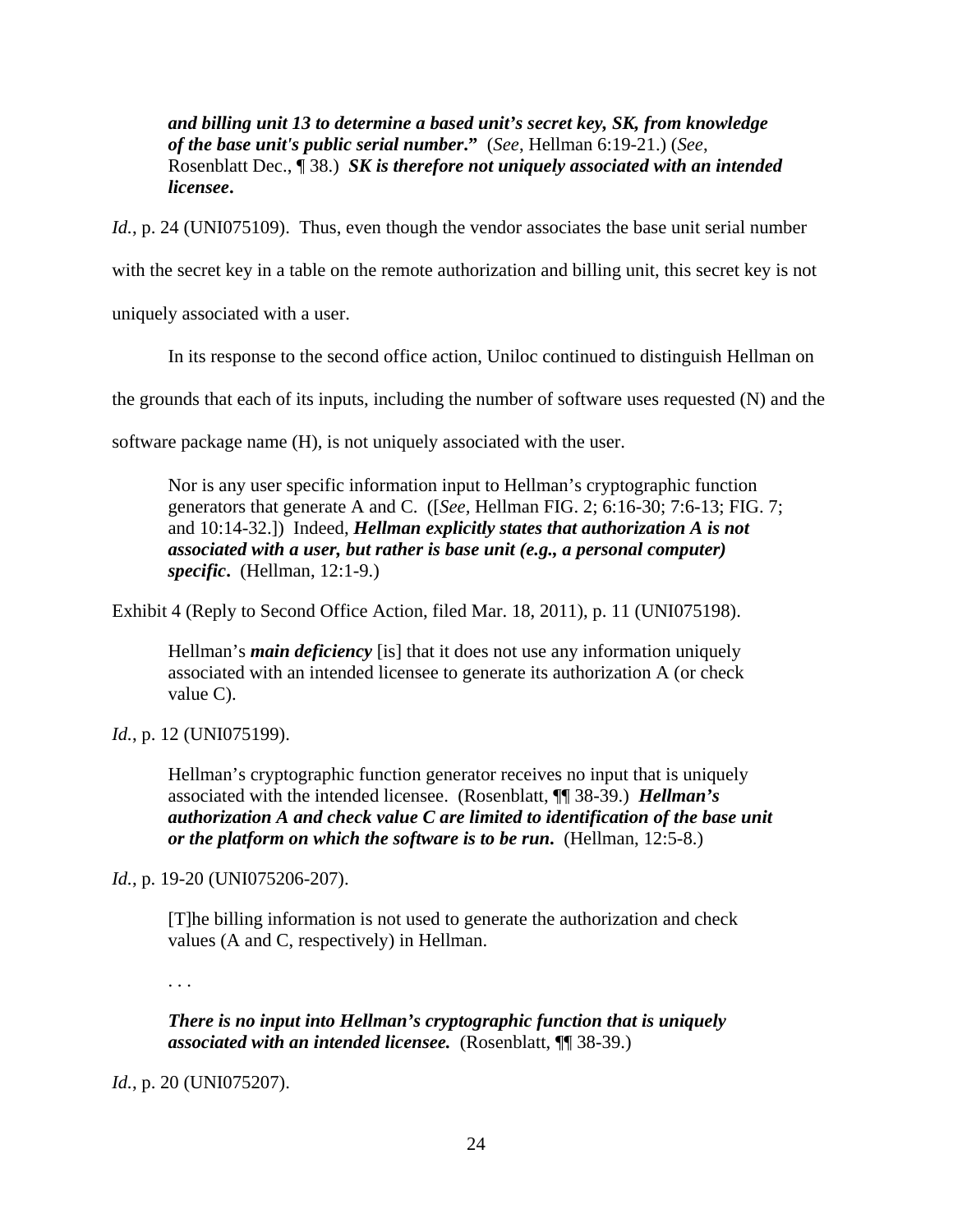As shown in the excerpts above, Uniloc relied on the Declaration of William R.

Rosenblatt under 37 C.F.R. §1.132, filed Nov. 29, 2010, to distinguish Hellman. Mr. Rosenblatt also concluded that the hash function disclosed in Hellman could not generate a licensee unique ID because none of the Hellman inputs to the hash function is unique to a licensee.

38. First, regarding Hellman and "*licensee* ID generation": the process in Hellman cited by the examiner above shows that the "check value C" (Hellman at 10: 17), which the Examiner equates to LUID, is generated from four inputs, designated as K, N, R, and H. Of these: K is a *key* to a cryptographic function, which is an indicium of the *computer* on which the software is intended to be run. N is the *number of usages* of the software requested by the user (see Hellman at 5:65-66); R is a *random number* (Hellman at 5:66); H is an indicium of the *software package* being authorized for use (Hellman at 6:31-35), which is computed by means of a hash function. A hash function produces a value that serves as a mathematical "shorthand" for some data that has properties described appropriately in Hellman at 6:38-61, including that it is efficient to calculate and store.

39. None of these four inputs is an indicium of the *licensee* of the software, i.e., the user intending to run the software on the computer. Therefore Hellman does not teach "licensee ID generation."

Declaration of William R. Rosenblatt under 37 C.F.R.  $§1.132$ ,<sup>11</sup> filed Nov. 29, 2010, ¶ 38, 39

(UNI076172) (emphasis in original).

## **5.** The NIIRC Appropriately Articulates the Scope of Uniloc's Disclaimer.

The Examiner's reliance on Uniloc's disclaimers during reexamination is important

intrinsic evidence for construing the scope of the claims of the '216 patent. *See ACCO Brands,* 

*Inc. v. Micro Sec. Devices, Inc.*, 346 F.3d 1075, 1078-1079 (Fed. Cir. 2003) (construing claim in

accordance with Reasons for Allowance where Examiner and applicant had same understanding

of claim scope); *Gussin v. Nintendo of Am., Inc.*, 62 F.3d 1433, 1995 WL 460566, at \*5 & n.3

 $\overline{a}$ 

 $11$  A copy of which is submitted herewith as Exhibit 8.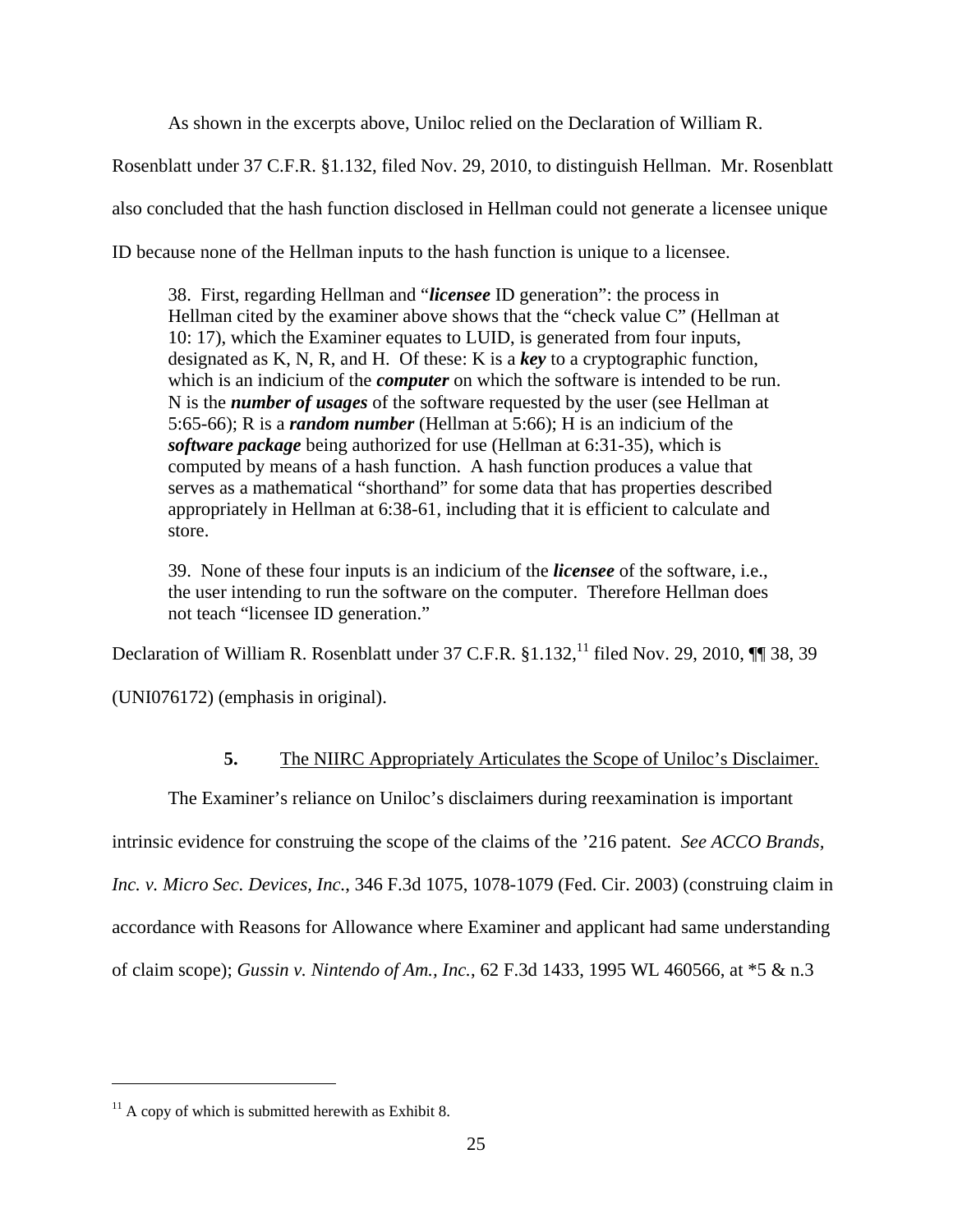(Fed. Cir. Aug. 3, 1995) (same).<sup>12</sup> In the NIIRC, the examiner synthesized the Federal Circuit's construction of licensee unique ID with Uniloc's reexamination disclaimers.

The Federal Circuit's construction eschewed IDs generated solely from platform-related information, such as information generated by the user's computer, but recognized the possibility of vendor-supplied information as a permissible input. Uniloc disclaimed the inputs disclosed in Hellman, as well as any ID generated without inputs that are uniquely associated with a user. The Court should do likewise and adopt the following disclaimer applicable to all claims:

The licensee unique ID generated by the means recited in each of the claims must be derived from at least [one] piece of information that is specific to the user, such as name, billing information, or product information unique to the instantiation entered by the user. The information cannot be specific to the computer or independently generated by the computer.

### **V. CONCLUSION**

For the foregoing reasons Defendants request that their proposed construction be adopted

by the Court and that the Court adopt the proposed disclaimers applicable to all claims.

Dated: September 26, 2011 Respectfully submitted,

 $\overline{a}$ 

*/s/ Mark A. Flagel (with permission by Michael E. Jones)*  Michael E. Jones State Bar No. 10929400 Allen F. Gardner State Bar No. 24043679 POTTER MINTON A Professional Corporation 110 N. College, Suite 500 (75702) Tyler, Texas 75702 (903) 597-8311 (903) 593-0846 (Facsimile)

<sup>&</sup>lt;sup>12</sup> In addition to *ACCO Brands*, which supports rather than contradicts defendants' reliance on the NIIRC, Uniloc asserts that reference to the NIIRC is improper under *Inverness Medical Switzerland v. Princeton Biomeditech Corp.*, 309 F.3d 1365, 1372-73 (Fed. Cir. 2002). But *Inverness* says nothing about the general applicability of a Reasons for Allowance to claim construction. Rather, *Inverness* rejected the appellee's reliance on the Reasons for Allowance because "[t]he examiner's statement, however, contradicts the appellee's position." *Id.* at 1373.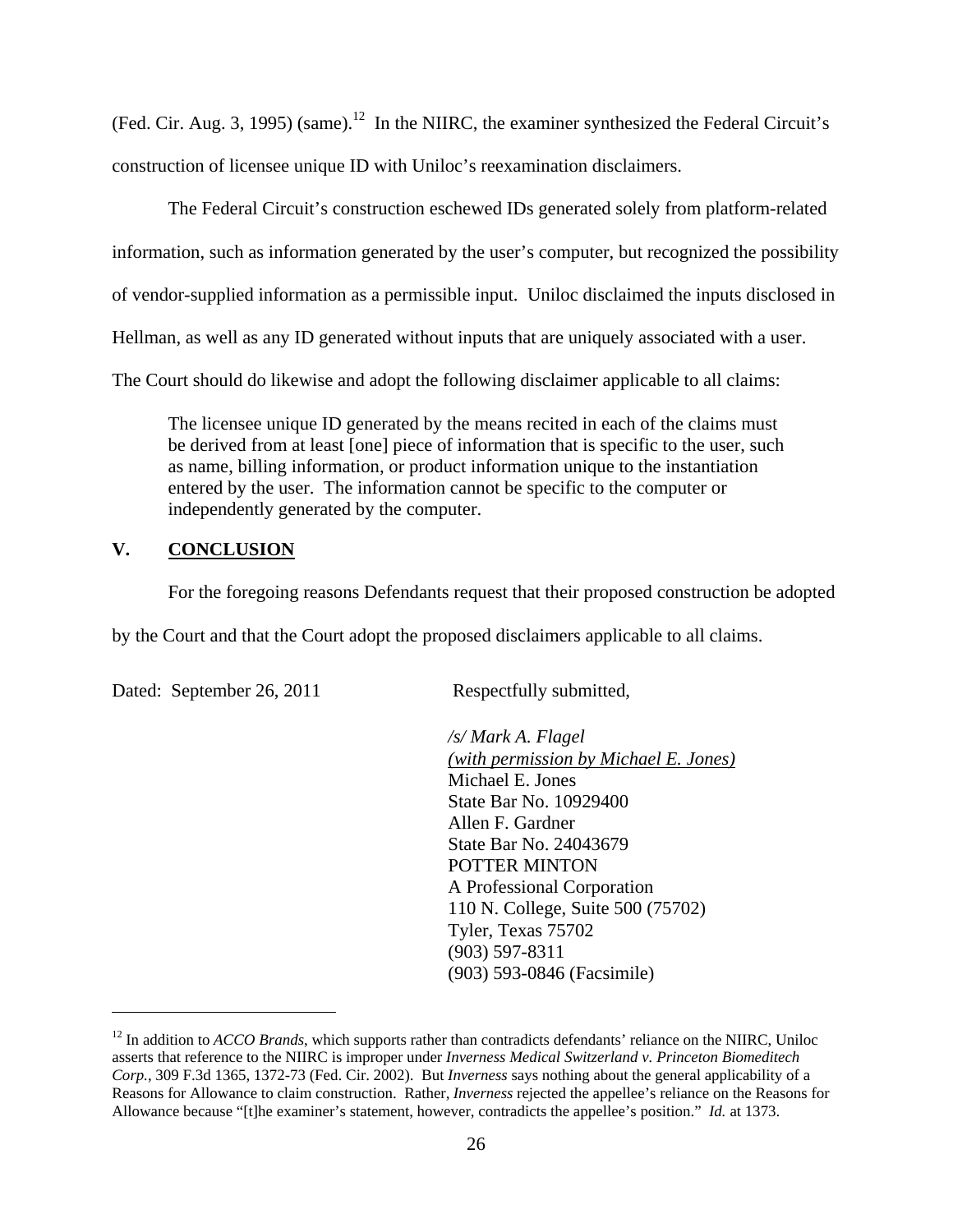mikejones@potterminton.com allengardner@potterminton.com

Mark A. Flagel Yury Kapgan Dale Chang LATHAM &WATKINS LLP 355 S. Grand Avenue Los Angeles, CA 90071-1560 Tel: (213) 485-1234 Fax: (213) 891-8763 mark.flagel@lw.com yury.kapgan@lw.com dale.chang@lw.com

Dean G. Dunlavey LATHAM &WATKINS LLP 650 Town Center Drive, 20th Floor Costa Mesa, CA 92626-1925 Tel: (714) 540-1235 Fax: (714) 755-8290 dean.dunlavey@lw.com

### **ATTORNEYS FOR DEFENDANTS AND COUNTERCLAIM-PLAINTIFFS SYMANTEC CORPORATION**

By: */s/ Charles D. Huston, with permission by Michael E. Jones* Charles D. Huston State Bar No. 10328950 Stacy L. Zoern State Bar No. 24051565 DAFFER MCDANIEL, LLP 700 Lavaca Street, Suite 720 Austin, TX 78701 Tel. (512) 476-1400 Fax (512) 703-1250 **ATTORNEYS FOR PERVASIVE SOFTWARE INC.** 

By: */s/ Melissa Richards Smith, with permission by Michael E. Jones*  Melissa Richards Smith TX Bar No. 24001351